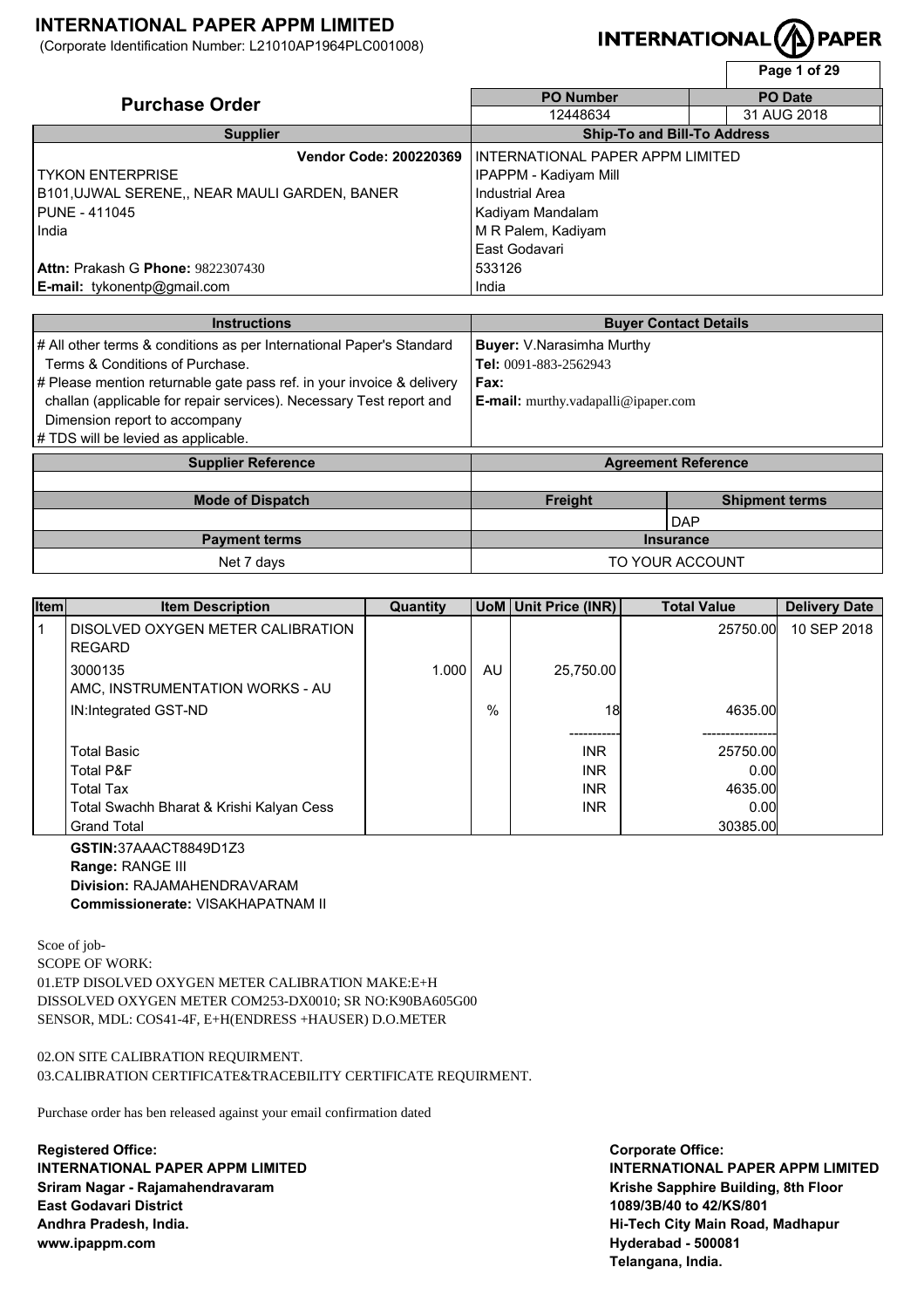To & transporation, local conveyence, lodging & boarding

7 days after complition of service and submission of calibration

a) You shall read the below terms & conditions along with those defined, stipulated in the Service Agreement attached herewith. Please acknowledge the receipt of this PO, Service Contract by returning a

# This order is issued to you on basis of confirmation to comply to Scope Of Work(SOW), Terms & Conditions of this PO and the

# The quality performance related to this contract shall be reviewed

# You shall maintain a record of activities performed by your workforce on daily basis and submit the details along with Bills/Inv

# In line with the Contractor Safety Policy, you shall provide Supervision, Safety tools, tackles and other required PPE and ensure that your workmen use these during the execution of job/works and follow

insurence of your service engineer in your scope.

INTERNATIONAL PAPER APPM LIMITED

Unit-KADIYAM. Department-

Payment-

signed copy.

oices.

Instruments department.

certificate & tracebility certificate. Other Terms & conditions

Contractor Safety Policy requirements.

the normal Industrial Safety Practices.

quarterly, as appropriate. b) Coordinate with User Dept -

(Corporate Identification Number: L21010AP1964PLC001008)

# **INTERNATIONAL**

**Page 2 of 29** 

| <b>Purchase Order (Continued)</b>                                     | <b>PO Number</b>                           | <b>PO Date</b> |
|-----------------------------------------------------------------------|--------------------------------------------|----------------|
|                                                                       | 12448634                                   | 31 AUG 2018    |
| <b>Instructions</b>                                                   | <b>Buyer Contact Details</b>               |                |
| # All other terms & conditions as per International Paper's Standard  | <b>Buyer:</b> V.Narasimha Murthy           |                |
| Terms & Conditions of Purchase.                                       | Tel: 0091-883-2562943                      |                |
| # Please mention returnable gate pass ref. in your invoice & delivery | Fax:                                       |                |
| challan (applicable for repair services). Necessary Test report and   | <b>E-mail:</b> murthy.vadapalli@ipaper.com |                |
| Dimension report to accompany                                         |                                            |                |
| # TDS will be levied as applicable.                                   |                                            |                |
| 24.08.2018.                                                           |                                            |                |

# You shall obtain a necessary Work Permit & gate passes from concerned required to carry out the work. # You shall be responsible for submitting the Scope of Evaluation item wise jobs and compliances of Contractor Safety Policy duly signed to the User and based on the same report User will attach to Service entry,

forward the feedback report to buyer immediately after completion of job.

# OXY ACETYLENE GAS cutting equipment's, regulators, flash back arresters etc shall be L&T/ ADVANI/ ESAB make only

# You shall submit the detailed Safety Plan to safety dept& User dept and the same has to be get it approved by Safety dept before start up the job.

# Company will not give any material on sale basis at the time of work execution whatsoever may be.

c) General requirements :

# You shall follow our HR SOP. You shall submit the valid labour licence relevant to work before start of the job.

# Minimum wage payment to your workmen/crew should be ensured by you and

**Registered Office: INTERNATIONAL PAPER APPM LIMITED Sriram Nagar - Rajamahendravaram East Godavari District Andhra Pradesh, India. www.ipappm.com**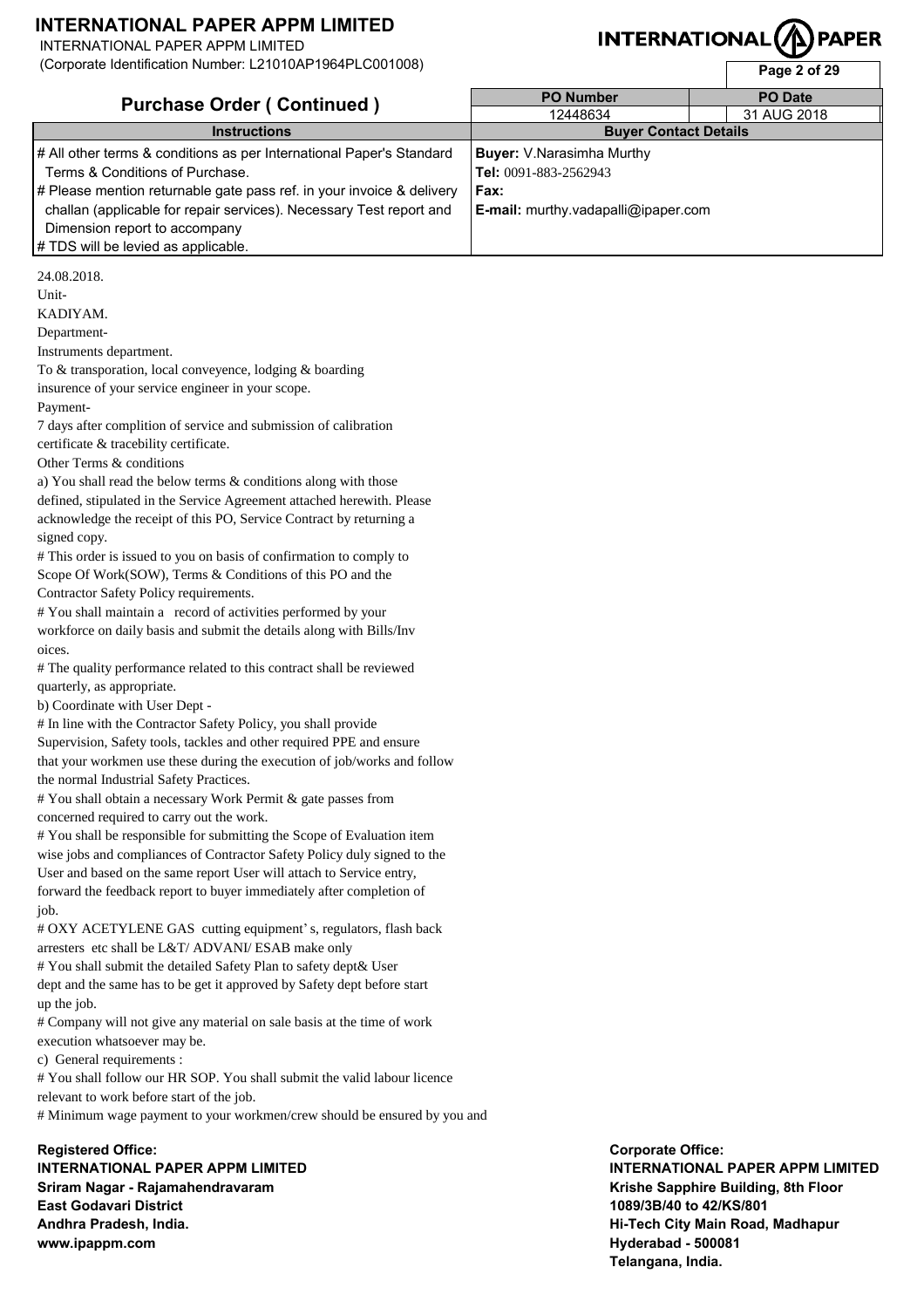INTERNATIONAL PAPER APPM LIMITED

(Corporate Identification Number: L21010AP1964PLC001008)

# **INTERNATIONAL**

**Page 3 of 29** 

| <b>Purchase Order (Continued)</b>                                     | <b>PO Number</b>                    | <b>PO</b> Date |
|-----------------------------------------------------------------------|-------------------------------------|----------------|
|                                                                       | 12448634                            | 31 AUG 2018    |
| <b>Instructions</b>                                                   | <b>Buyer Contact Details</b>        |                |
| # All other terms & conditions as per International Paper's Standard  | <b>Buyer:</b> V.Narasimha Murthy    |                |
| Terms & Conditions of Purchase.                                       | Tel: 0091-883-2562943               |                |
| # Please mention returnable gate pass ref. in your invoice & delivery | Fax:                                |                |
| challan (applicable for repair services). Necessary Test report and   | E-mail: murthy.vadapalli@ipaper.com |                |
| Dimension report to accompany                                         |                                     |                |
| # TDS will be levied as applicable.                                   |                                     |                |
|                                                                       |                                     |                |

documentary evidence shall be submitted periodically.

# You shall submit the Own ESI & PF codes /certificates before start of the job.

# Your crew deployed at site shall not work more than 8 hours in a day.

# Your workmen shall get a weekly off after every 6 days of working d) Payment terms-

# Bill should be submitted by you in quadruplicate to concerned Dept for verification, scrutiny & certification. On receipt of the same payment will be made on 7th day from the date of invoice.

# Where applicable for advance payment you shall submit a tax paid invoice. For release of final payment you shall submit invoice for the differential amount with tax. You shall also ensure that the advance payment invoice number/date is referred in the final invoice. # Any payment including advances shall be effected only against the submission of original tax paid invoices / a Performa invoice. # In case your workmen are asked to work beyond normal duty hours you shall submit the details of workmen, no. of hours/days along with your Bills/Invoices failing which your Bills/Invoices shall not be paid as per agreed Payment terms.

e) Tax conditions -

# Income Tax, Works Tax, Cess etc. will be recovered as per Govt. rules from time to time.

# GST will be paid extra as applicable if invoiced/billed and the GST Registration No. should invariably be incorporated in your invoices as per the prevailing rules in vogue. WCT extra if applicable. Check list for GST Invoices -

The Document titled as Invoice / Bill other mode of title is ineligible, Date of Document, GST Registration No. PAN based, Name & Address of Service provider, Full Name of Service Receiver As INTERNATIONAL PAPER APPM LIMITED (Formerly known as THE ANDHRA PRADESH PAPER MILLS LIMTED) All Invoices / Bills should serially number,

 preferably preprinted, Title or Nature or Classification of Service provided and other details, where required, place of service provided, Value of Service provided in INR, Any abatement or exemption should be mentioned in the invoices / Bill, Rate of GST, Authorized signature of the Service Provider & Any new imposition/ restriction by the Govt. Of India from time to time.

# International Paper APPM Limited believes that discharging the tax obligations as per law is the sole responsibility of the vendor. IP APPM shall pay all applicable taxes on the goods / services rendered as claimed by the goods / service vendor. In case the taxes claimed are higher than applicable rates IP APPM requires the vendors to rectify the invoice as per the written directions. In such cases, in case of dispute with the tax department regarding the tax rate IP APPM shall make good the tax amount along with applicable interest on such tax charged less as per the written directions. If the tax rate charged by the vendor is

**Registered Office: INTERNATIONAL PAPER APPM LIMITED Sriram Nagar - Rajamahendravaram East Godavari District Andhra Pradesh, India. www.ipappm.com**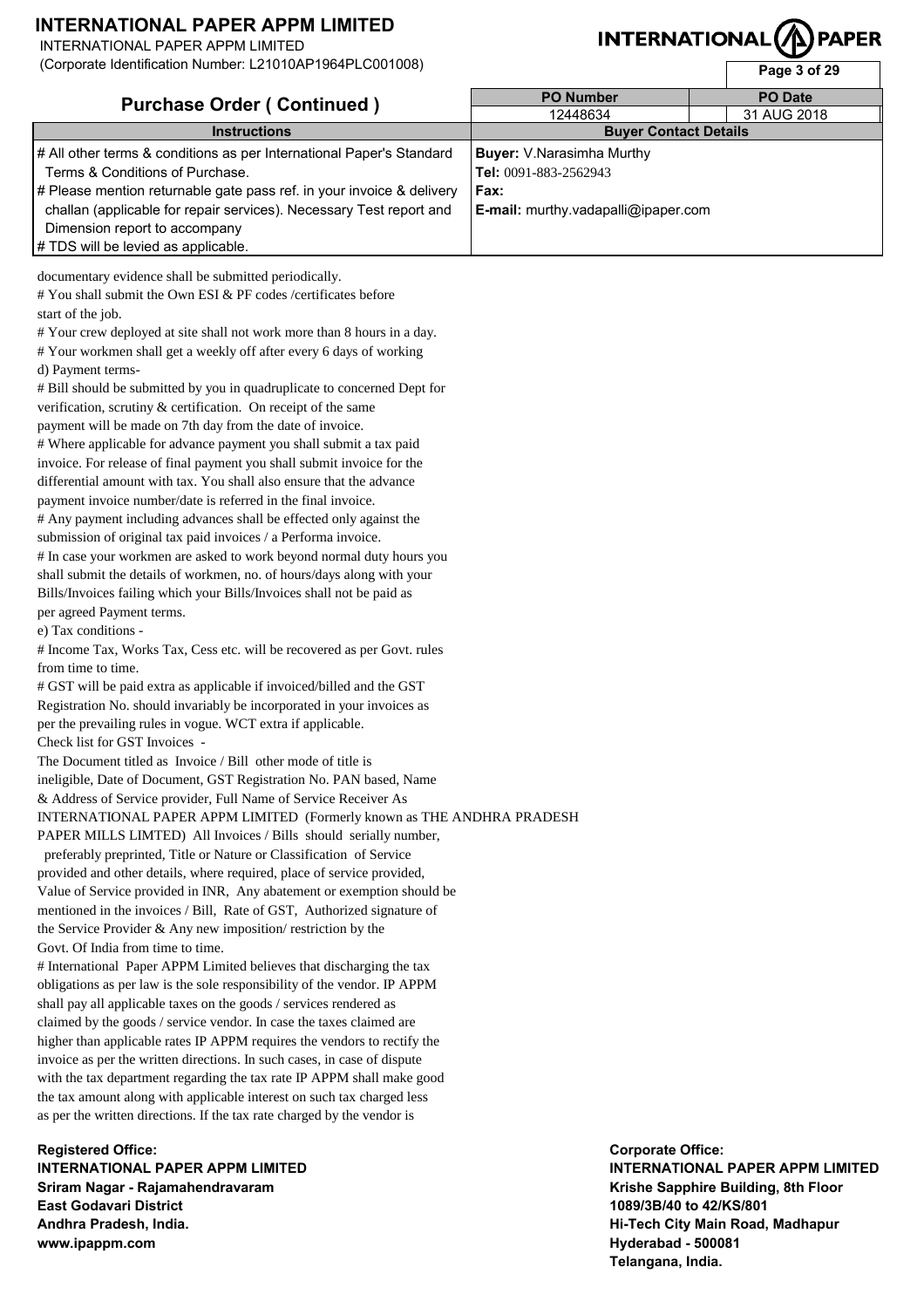INTERNATIONAL PAPER APPM LIMITED

(Corporate Identification Number: L21010AP1964PLC001008)

# **INTERNATIONAL**

**Page 4 of 29** 

| <b>Purchase Order (Continued)</b>                                     | <b>PO Number</b>                           | <b>PO Date</b> |
|-----------------------------------------------------------------------|--------------------------------------------|----------------|
|                                                                       | 12448634                                   | 31 AUG 2018    |
| <b>Instructions</b>                                                   | <b>Buyer Contact Details</b>               |                |
| # All other terms & conditions as per International Paper's Standard  | <b>Buyer:</b> V.Narasimha Murthy           |                |
| Terms & Conditions of Purchase.                                       | Tel: 0091-883-2562943                      |                |
| # Please mention returnable gate pass ref. in your invoice & delivery | Fax:                                       |                |
| challan (applicable for repair services). Necessary Test report and   | <b>E-mail:</b> murthy.vadapalli@ipaper.com |                |
| Dimension report to accompany                                         |                                            |                |
| # TDS will be levied as applicable.                                   |                                            |                |

lower there is no obligation on the part of IP APPM to pay the differential tax demand, if any, raised in future by the tax department. No claim on this accounts shall be entertained under any circumstances. # It is the statutory obligation of the vendor to file the Goods and Services Tax returns properly in the manner prescribed and pay taxes so that IP APPM will get the Input Tax Credit (ITC) of the taxes paid to the Vendor. In case ITC is denied to IP APPM on account of non-filing of Returns, non-payment of taxes or any other misdemeanor attributable to the vendor the amount of ITC so denied along with interest and applicable penalties (total amount) will be recovered from the amounts payable to the vendor without any notice. If any amount is not payable, the vendor within 7 days from the communication shall pay the total amount as per the directions given in the communication. # The above conditions are not fulfilled, May not be allowed the invoice

for passing

# You shall submit a self attested copy of ESI, PF challans monthly and GST payment challans quarterly. Scan copies shall be submitted along with Bill/invoices to Accounts, User, Time office and Buyer. You are advised to obtain the E-mail address of appropriate personnel.

f) Service Agreement & Contractor safety policy #

# Any work not specifically mentioned in Scope of work but necessary for the satisfactory execution and completion of assigned work/job, is deemed to be included in the scope of work to be executed by you during

the period of the contract and at the agreed contract value. # You here by agreed to execute the above job on rates as referred to above and accept the general terms, conditions and the Contractor Safety Policy ( annexure ). By way of acceptance to this Purchase Order / Service contract, you shall return a signed copy of the SA document and the Contractor Safety Policy as an acknowledgement, acceptance to the defined Terms & Conditions. The Terms & Conditions shall be deemed to be accepted by you as soon as your Start the work, even if the acknowledged copy is not submitted.

# You shall submit valid labour licence to concerned before start of the job.

# You have agreed to attend safety training programs conducted for you & your workmen before start of work & any time thereafter from time to time.

# Safety compliance, Quality of work & compliance to Management plan and Service Agreement is a must. Please also find attached the safety guidelines for Routine & Non #routine activities to be performed in different departments, sections inside the Mills. # You shall have the sole responsibility for Supervision of work including Supervision to Safety Compliance by your workmen. # You shall be responsible for ensuring people with right knowledge, skills, experience are provided at the time of work in consultation with our End user & Safety depts. If any inadequacy reported /observed

**Registered Office: INTERNATIONAL PAPER APPM LIMITED Sriram Nagar - Rajamahendravaram East Godavari District Andhra Pradesh, India. www.ipappm.com**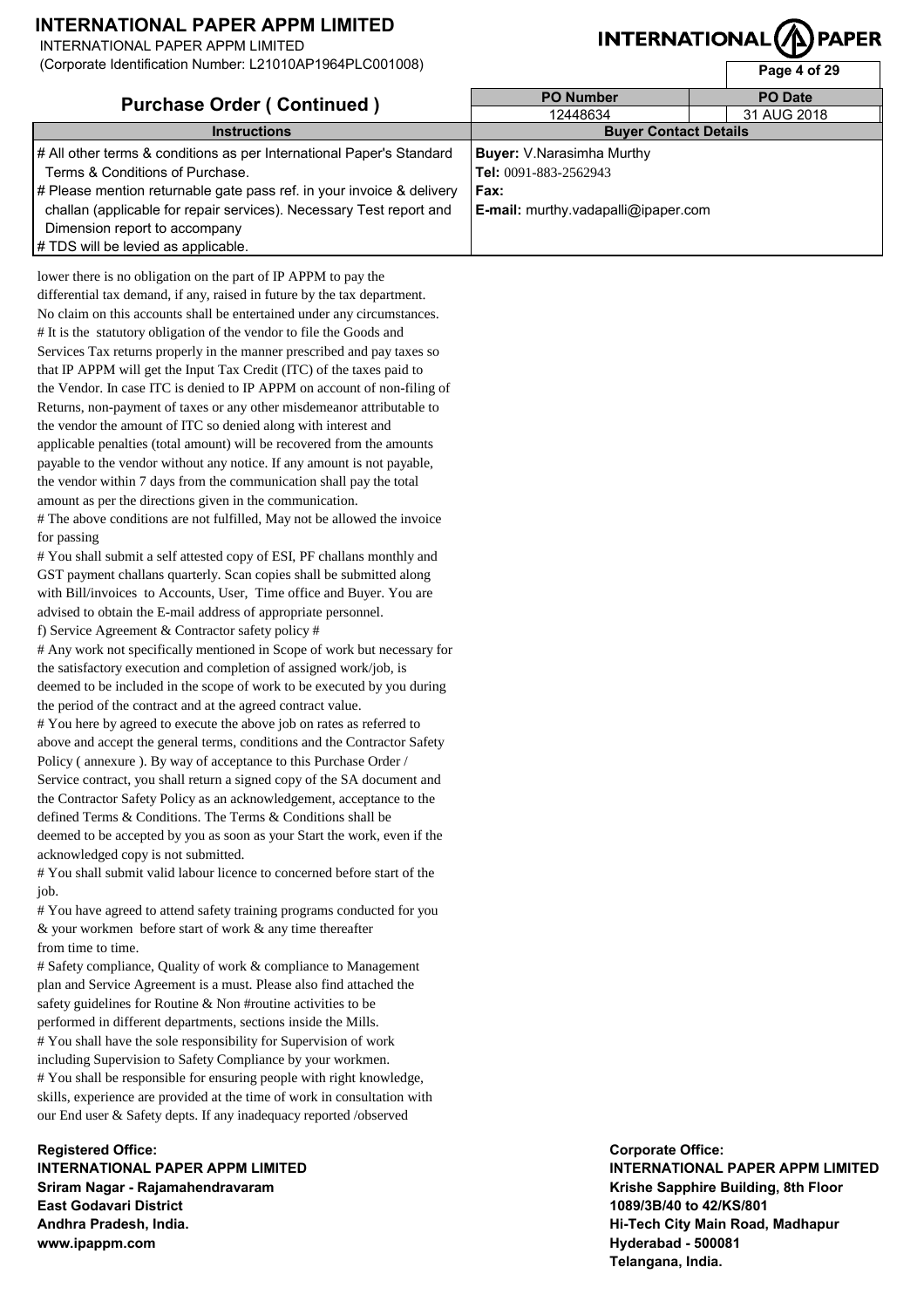INTERNATIONAL PAPER APPM LIMITED

(Corporate Identification Number: L21010AP1964PLC001008)

# **INTERNATIONA**

**Page 5 of 29** 

| <b>Purchase Order (Continued)</b>                                     | <b>PO Number</b>                           | <b>PO</b> Date |
|-----------------------------------------------------------------------|--------------------------------------------|----------------|
|                                                                       | 12448634                                   | 31 AUG 2018    |
| <b>Instructions</b>                                                   | <b>Buyer Contact Details</b>               |                |
| # All other terms & conditions as per International Paper's Standard  | <b>Buyer:</b> V.Narasimha Murthy           |                |
| Terms & Conditions of Purchase.                                       | Tel: 0091-883-2562943                      |                |
| # Please mention returnable gate pass ref. in your invoice & delivery | Fax:                                       |                |
| challan (applicable for repair services). Necessary Test report and   | <b>E-mail:</b> murthy.vadapalli@ipaper.com |                |
| Dimension report to accompany                                         |                                            |                |
| # TDS will be levied as applicable.                                   |                                            |                |

as regards workmen knowledge, skills, experience, the user dept shall have the discretion to impose a appropriate penalty.

# You shall ensure these guidelines are communicated to workmen, understood & followed while working. You shall refer to attached annexure defining the details of service requirement "Scope of Work". Your performance will be monitored as per the deliverables defined in the scope of works.

# You shall not subcontract, delegate to another vendor, supplier, sub contractor without a "Prior Written Permission" from our management. Failure to do so, shall amount to non compliance to the mutually agreed contractual terms.

# Each workman should be identified Visibly with an appropriate method. # Workmen shall NOT leave their place of work/ visit any other area in the Mill without prior written permission from respective HOD.

# Overall Safety performance during the period of Service Contract shall be monitored and non compliance, poor performance is likely to result into TERMINATION of the Service Contract at the sole discretion of our Management

# The contract workmen shall not be allowed to work on Weekly Off, Public Holidays, National Holidays without a prior Advance Written Permission to work".

# You shall not employ workmen for duty hours exceeding the normal working hours (Overtime) .

# A special permission needs to be obtained from HOD of HR&ADMN / Head\_Engg strictly, in above cases without any exception. # Statutory obligations- You are hereby advised to comply with all statutory requirements applicable to your workmen and shall indemnify

the company in the event of non compliance. You shall pay all your workmen wages through their respective bank accounts only.

### SERVICES AGREEMENT

Between International Paper APPM Limited, a company incorporated in India with its registered office at Rajahmundry East Godavari District, Andhra Pradesh and corporate office at Krishe Sapphire Building, 8th floor, 1-89/3B/40 to 42 / KS /801, Hitec City Main Road, Madhapur, Hyderabad, Telangana 500 081, India ("Company") and you for the services of above job.

1. SERVICES: SERVICE PROVIDER agrees to provide COMPANY the Services set forth in this Agreement and described in Statements of Work (or other written Agreements between the Parties), collectively or individually referred to as "Statements of Work," to be attached as Schedule I and made a part of this Agreement, ("Deliverables"). Each Statement of Work shall be effective when duly executed by both parties and will contain a description of the following: the Deliverables/Works to be performed by SERVICE PROVIDER; the circumstances, if any, under which such engagement may be terminated prior to expiration; the terms and costs upon which the Deliverables/Works will be provided by SERVICE

### **Registered Office: INTERNATIONAL PAPER APPM LIMITED Sriram Nagar - Rajamahendravaram East Godavari District Andhra Pradesh, India. www.ipappm.com**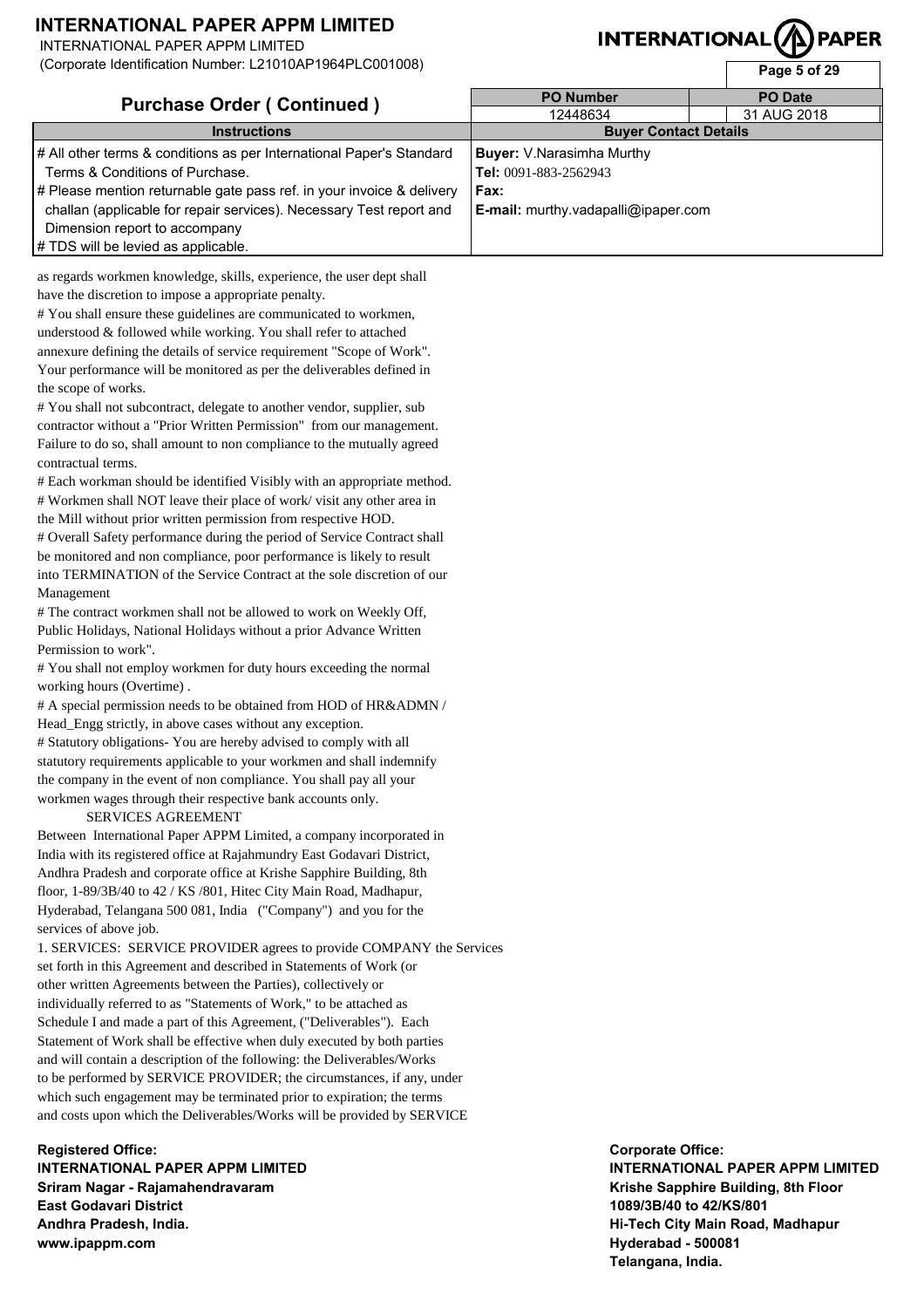INTERNATIONAL PAPER APPM LIMITED

(Corporate Identification Number: L21010AP1964PLC001008)

# **INTERNATIONAL**

**Page 6 of 29** 

| <b>Purchase Order (Continued)</b>                                     | <b>PO Number</b>                    | <b>PO</b> Date |
|-----------------------------------------------------------------------|-------------------------------------|----------------|
|                                                                       | 12448634                            | 31 AUG 2018    |
| <b>Instructions</b>                                                   | <b>Buyer Contact Details</b>        |                |
| # All other terms & conditions as per International Paper's Standard  | <b>Buyer:</b> V.Narasimha Murthy    |                |
| Terms & Conditions of Purchase.                                       | Tel: 0091-883-2562943               |                |
| # Please mention returnable gate pass ref. in your invoice & delivery | Fax:                                |                |
| challan (applicable for repair services). Necessary Test report and   | E-mail: murthy.vadapalli@ipaper.com |                |
| Dimension report to accompany                                         |                                     |                |
| # TDS will be levied as applicable.                                   |                                     |                |

PROVIDER, (including any warranties with respect to such Deliverables/Works); and any additional terms not addressed herein. 2. PAYMENTS. SERVICE PROVIDER will be paid for the Deliverables in accordance with the applicable Statement of Work. Payment terms are as per above payment terms. All invoices must contain a Work Order number issued by COMPANY, and must identify the Deliverables rendered in reasonable detail. Applicable sales taxes for Deliverables shall be listed as a separate line item on invoices. COMPANY may audit, upon reasonable prior written notice, and at its expense, SERVICE PROVIDERs records which substantiate invoicing for Deliverables/Works. 3. FEES. Fees for Services performed under this Agreement are set forth on each Statement of Work. All third party vendor invoices shall be paid directly by COMPANY. The fees provided for are full and complete compensation for all obligations ¬Undertaken hereunder, and for all inventions, improvements, rights to patents and trade secrets, if any, assigned to COMPANY hereunder. 4. CONFIDENTIALITY. SERVICE PROVIDER recognizes that, in the course of

providing Products or Services for COMPANY, certain information will be disclosed to SERVICE PROVIDER which is confidential and proprietary to COMPANY ("Confidential Information"). Neither SERVICE PROVIDER nor any of its employees or agents directly or indirectly shall disclose to any third party or use any Confidential Information furnished by or on behalf of COMPANY to SERVICE PROVIDER for any purpose except in furtherance of rendering Deliverables/Works to COMPANY. SERVICE PROVIDER shall take all steps reasonably required to maintain the confidentiality of Confidential Information in its possession and upon the termination of this Agreement, or any applicable Statement of Work, shall return all such information to COMPANY, or dispose of it in accordance with COMPANY's prior written instructions. The transmission of Confidential Information via electronic data transmission networks which provide for the security of users' data shall be deemed consistent with SERVICE PROVIDER's obligations hereunder, provided that SERVICE PROVIDER

 takes reasonable steps to insure that such networks are secure, and unless such use is not contrary to COMPANY's written instructions. The confidentiality obligations contained herein shall not apply to information which : (a) is required to be disclosed by law; however, SERVICE PROVIDER will give prompt written notice to COMPANY upon receiving any such requests for information prior to divulging such information; (b) in the public domain or becomes part of the public domain through no act, omission or fault of SERVICE PROVIDER; (c) was developed independently by SERVICE PROVIDER or was received by SERVICE PROVIDER from a third party which SERVICE PROVIDER had no reason to believe had any confidentiality or fiduciary obligation to COMPANY with respect to such information.

5. INDEPENDENT CONTRACTOR AND STAFFING. At all times during the term of this Agreement, SERVICE PROVIDER shall be an independent contractor and

**Registered Office: INTERNATIONAL PAPER APPM LIMITED Sriram Nagar - Rajamahendravaram East Godavari District Andhra Pradesh, India. www.ipappm.com**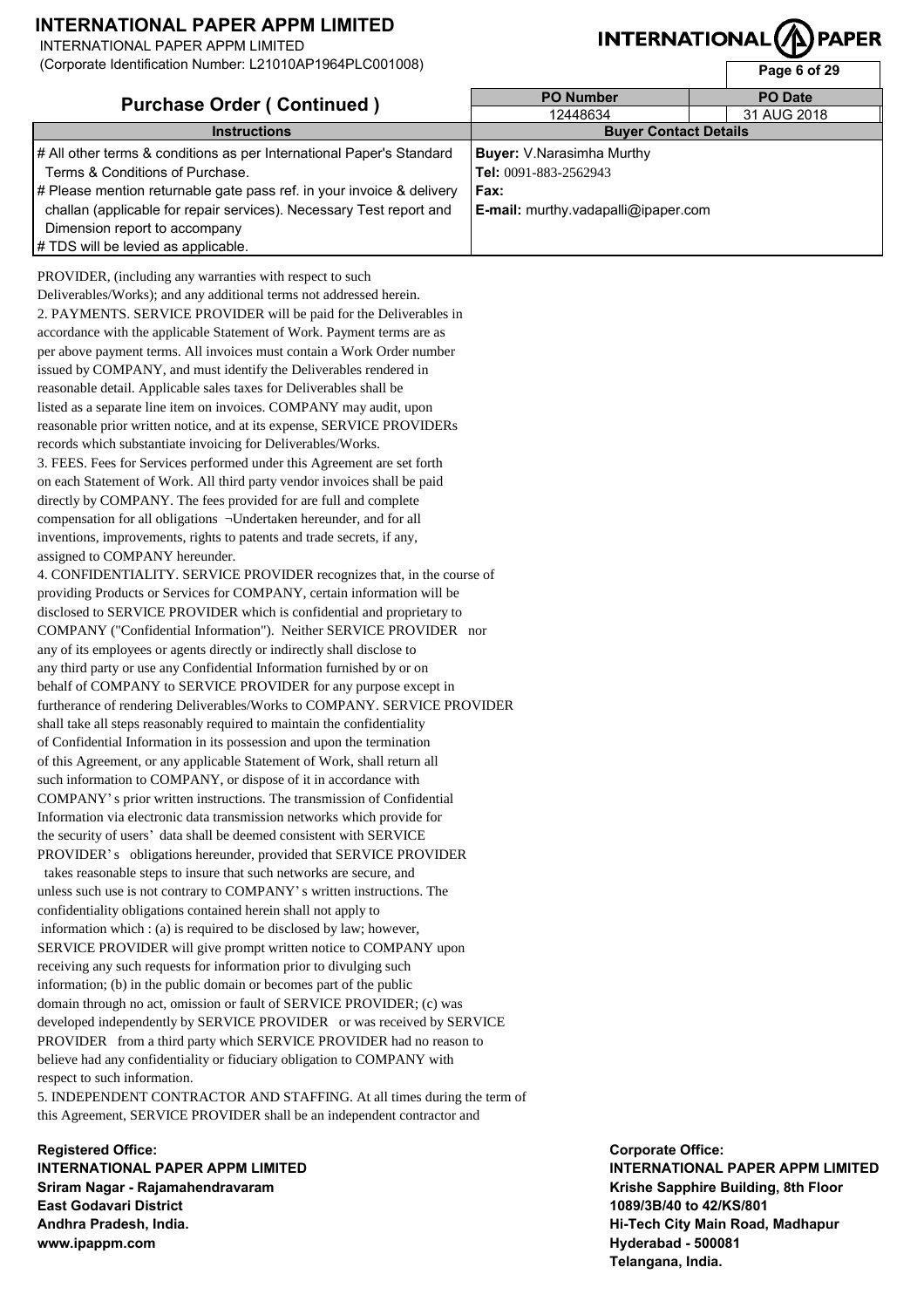INTERNATIONAL PAPER APPM LIMITED

(Corporate Identification Number: L21010AP1964PLC001008)

# **INTERNATIONAL**

**Page 7 of 29** 

| <b>Purchase Order (Continued)</b>                                     | <b>PO Number</b>                           | <b>PO Date</b> |  |
|-----------------------------------------------------------------------|--------------------------------------------|----------------|--|
|                                                                       | 12448634                                   | 31 AUG 2018    |  |
| <b>Instructions</b>                                                   | <b>Buyer Contact Details</b>               |                |  |
| # All other terms & conditions as per International Paper's Standard  | <b>Buyer:</b> V.Narasimha Murthy           |                |  |
| Terms & Conditions of Purchase.                                       | Tel: 0091-883-2562943                      |                |  |
| # Please mention returnable gate pass ref. in your invoice & delivery | Fax:                                       |                |  |
| challan (applicable for repair services). Necessary Test report and   | <b>E-mail:</b> murthy.vadapalli@ipaper.com |                |  |
| Dimension report to accompany                                         |                                            |                |  |
| # TDS will be levied as applicable.                                   |                                            |                |  |

neither SERVICE PROVIDER, nor its employees, agents and representatives shall be deemed to be employees of COMPANY for any purpose whatsoever. Resources provided by SERVICE PROVIDER will possess multiple professional implementations, strong industry backgrounds, and have experience in COMPANY's general business methodologies for the project in which SERVICE PROVIDER is engaged. Individuals assigned to projects are subject to COMPANY's approval, and will be removed from project assignments by SERVICE PROVIDER at COMPANY's request; however, SERVICE PROVIDER will not remove any individual without COMPANY's consent. Individuals terminating a project assignment will be required to return all property belonging to COMPANY, including security badges, and other equipment which may have been provided. While on COMPANY's premises, SERVICE PROVIDER's consultants will comply with COMPANY's safety rules and other policies pertaining to premises conduct. 6. INDEMNIFICATION. SERVICE PROVIDER agrees to indemnify, defend, and hold harmless COMPANY, its officers, agents, employees and sub contractors, from all claims, damages, of any kind or nature, and attorney's fees and costs, made by third parties caused by, arising out of, or occurring in connection with, the performance, or non-performance by SERVICE PROVIDER, its officers, agents, and employees under this Agreement. In any claim brought against it, COMPANY reserves the right to select counsel to represent its interests. SERVICE PROVIDER waives any immunity from suit by COMPANY which might otherwise be conferred by the Worker's Compensation Laws of any jurisdiction and which would preclude enforcement of this indemnification clause by COMPANY. 7. WORK PRODUCT. All works of authorship, including but not limited to, designs, plans, specifications, programs, computer printouts, reports, findings, recommendations, methods, analysis, data and memoranda of every description, and every innovation, conception, improvement, discovery or invention, and all intellectual property rights associated therewith, (collectively, "Work Product"), created or developed by SERVICE PROVIDER in connection with the Deliverables is and shall remain the property of COMPANY. SERVICE PROVIDER agrees to take all reasonable steps, as may be requested in writing by COMPANY, to insure that ownership is vested in COMPANY. 8. TERM. The term of this Agreement shall commence upon the date it is signed and may be terminated by either party by giving mutually accepted day's prior written notice to the other. In the absence of mutual written agreement between the parties, SERVICE PROVIDER may not terminate this Agreement so long as an incomplete Statement of Work exists. In the event of termination by COMPANY, COMPANY shall have no further obligation to SERVICE PROVIDER other than to remit any fees or

expenses due or incurred up to the time of termination. Rights and obligations accrued prior to termination, and arising as a result of this Agreement shall survive termination. Unless a Statement of Work concludes according to its terms, is terminated by COMPANY upon ninety

**Registered Office: INTERNATIONAL PAPER APPM LIMITED Sriram Nagar - Rajamahendravaram East Godavari District Andhra Pradesh, India. www.ipappm.com**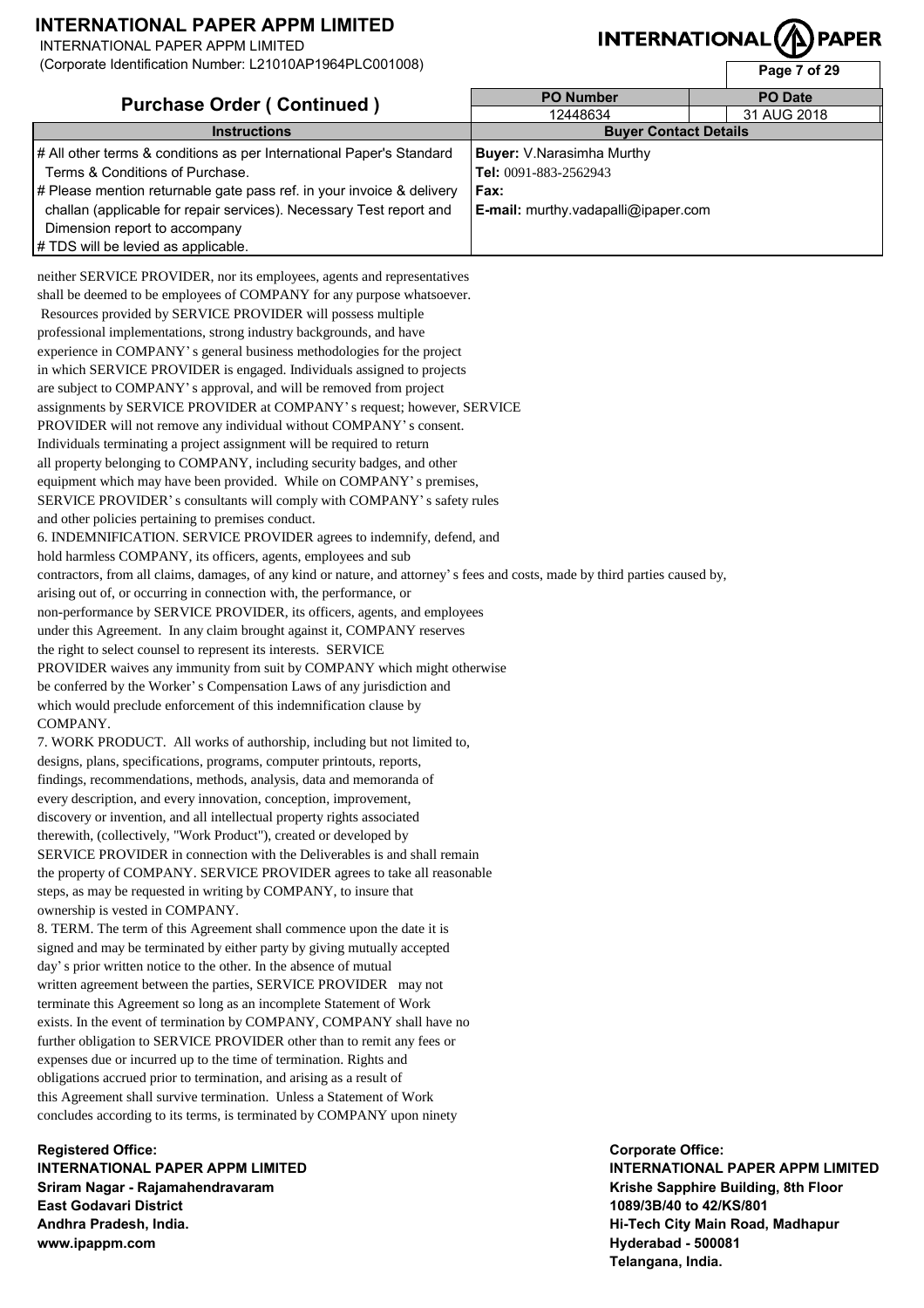INTERNATIONAL PAPER APPM LIMITED

(Corporate Identification Number: L21010AP1964PLC001008)

# **INTERNATIONAL**

**Page 8 of 29** 

| <b>Purchase Order (Continued)</b>                                     | <b>PO Number</b>                           | <b>PO</b> Date |
|-----------------------------------------------------------------------|--------------------------------------------|----------------|
|                                                                       | 12448634                                   | 31 AUG 2018    |
| <b>Instructions</b>                                                   | <b>Buyer Contact Details</b>               |                |
| # All other terms & conditions as per International Paper's Standard  | <b>Buyer:</b> V.Narasimha Murthy           |                |
| Terms & Conditions of Purchase.                                       | Tel: 0091-883-2562943                      |                |
| # Please mention returnable gate pass ref. in your invoice & delivery | Fax:                                       |                |
| challan (applicable for repair services). Necessary Test report and   | <b>E-mail:</b> murthy.vadapalli@ipaper.com |                |
| Dimension report to accompany                                         |                                            |                |
| # TDS will be levied as applicable.                                   |                                            |                |

(90) days' prior written notice, or is terminated upon mutual written agreement, ¬ each Statement of Work shall terminate automatically upon termination of this Agreement. 9. SAFETY. All rules and regulations in effect at the site of the Work

regarding safety and fire protection rules, passes, badges, lists of employees, and conduct on the property shall be rigidly observed by SERVICE PROVIDER, and its employees and agents. SERVICE PROVIDER shall provide and maintain all facilities necessary for the ample protection of the public and the workers employed about the site, as may be required. SERVICE PROVIDER agrees that in the performance of the Work, SERVICE PROVIDER will comply with all applicable standards with respect to the employees of the SERVICE PROVIDER and all subcontractors under the any regulations issued there under (and under any similar Laws of the Land); and any expense incurred by the COMPANY at the site of the Work to assist the SERVICE PROVIDER in meeting such standards will be charged to the SERVICE PROVIDER.

Prior to sending employees to work on COMPANY property, SERVICE PROVIDER will test such employees for the presence of illegal drugs and unauthorized controlled substances and will not permit any applicant or employee who has tested positive to work on COMPANY property. SERVICE PROVIDER will test its employees working on COMPANY property for the presence of illegal drugs, alcohol, and controlled substances, where not prohibited by any state or local law, under the following circumstances:

(a) if there is reason to suspect the employee is working under the influence of illegal drugs, alcohol or unauthorized controlled s ubstances,

(b) if the employee is involved in an avoidable accident which results in injury to the employees or another or which causes significant property damage. The determination of whether damage was significant will be made by COMPANY management and will include consideration of the actual or estimated cost of repairs, value of disruptions caused by operational upsets or product lost, and/or downtime caused. (c) With respect to illegal drugs and controlled substances, on a random basis, using a nondiscriminatory selection procedure. SERVICE PROVIDER will not permit any of its employees to work on COMPANY property who has had a positive test result under the circumstances described in paragraph 2 or who refuses to undergo a test when asked to

do so. SERVICE PROVIDER will require that its subcontractors, representatives,

agents or ¬vendors which send employees on COMPANY property agree to all of the above provisions.

Test for the presence of illegal drugs or controlled substances refers to a specific analysis of a urine specimen to determine the presence of a specific drug or its metabolites and shall include both an initial test and gas chromatography/mass spectroscopy (GC/MS) confirmatory test.

**Registered Office: INTERNATIONAL PAPER APPM LIMITED Sriram Nagar - Rajamahendravaram East Godavari District Andhra Pradesh, India. www.ipappm.com**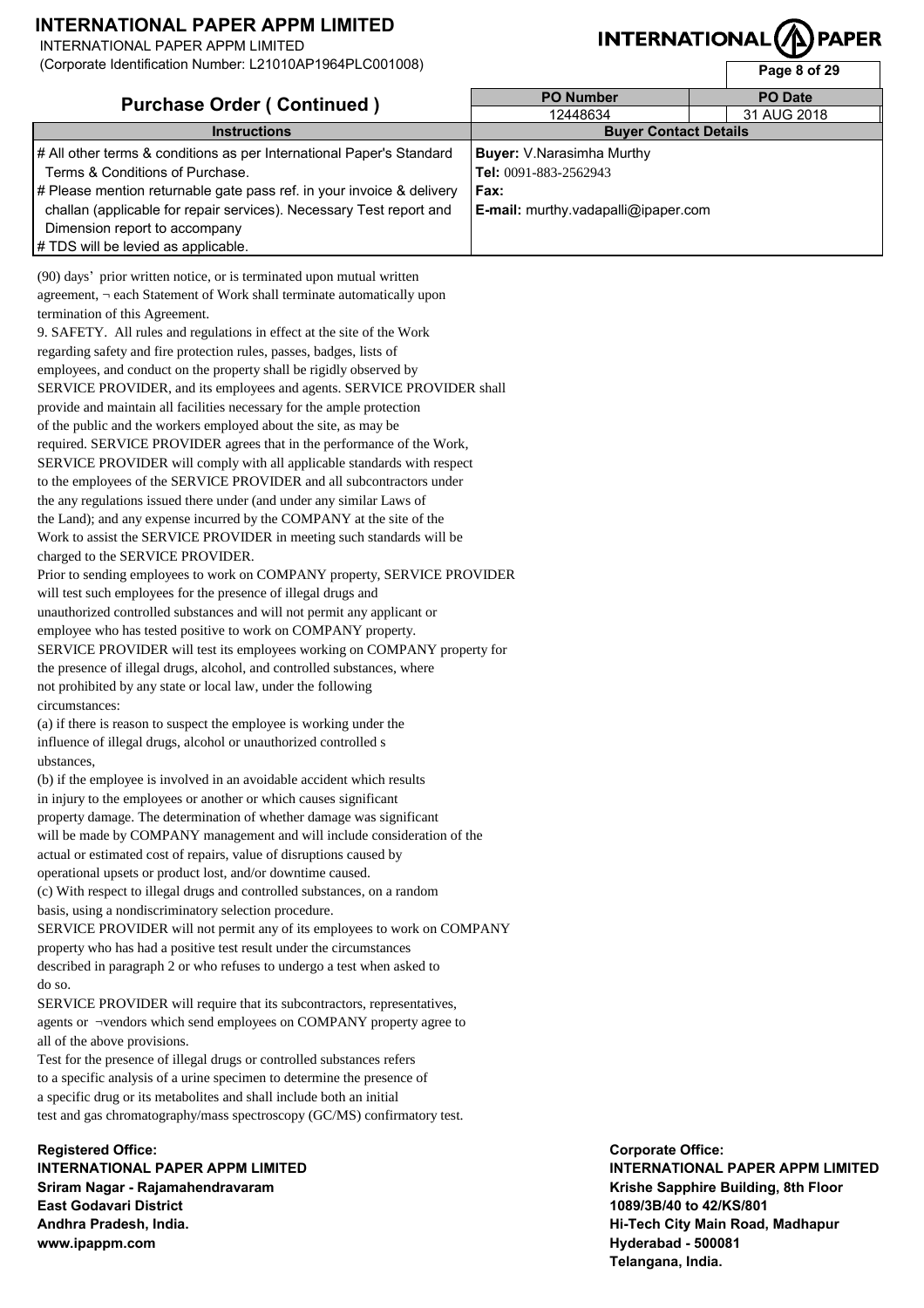INTERNATIONAL PAPER APPM LIMITED

(Corporate Identification Number: L21010AP1964PLC001008)

# **INTERNATIONAL**

**Page 9 of 29** 

| <b>Purchase Order (Continued)</b>                                     | <b>PO Number</b>                    | <b>PO Date</b> |  |
|-----------------------------------------------------------------------|-------------------------------------|----------------|--|
|                                                                       | 12448634                            | 31 AUG 2018    |  |
| <b>Instructions</b>                                                   | <b>Buyer Contact Details</b>        |                |  |
| # All other terms & conditions as per International Paper's Standard  | <b>Buyer:</b> V.Narasimha Murthy    |                |  |
| Terms & Conditions of Purchase.                                       | Tel: 0091-883-2562943               |                |  |
| # Please mention returnable gate pass ref. in your invoice & delivery | Fax:                                |                |  |
| challan (applicable for repair services). Necessary Test report and   | E-mail: murthy.vadapalli@ipaper.com |                |  |
| Dimension report to accompany                                         |                                     |                |  |
| # TDS will be levied as applicable.                                   |                                     |                |  |

The Service provider is governed by the general safety rules and Contractor safety rules prescribed at the place of rendering the se rvices

10. SERVICE PROVIDER'S FAMILIARITY WITH CONDITIONS. SERVICE PROVIDER

represents that in its judgment it has become sufficiently familiar with all operating and working conditions to enable it fully and faithfully to perform this Contract. SERVICE PROVIDER further warrants and represents that it has taken all such factors fully into consideration in establishing the contract price. No pleas of ignorance of conditions that exist or that may exist hereafter or of conditions or difficulties encountered in the execution of the work under this Contract will be accepted as an excuse for any failure or omission on the part of SERVICE PROVIDER or any of SERVICE PROVIDER'S personnel to fulfill in every detail all of the requirements of this Contract, as applicable to its portion of the work, nor will any such claims be accepted as a basis for extra compensation or for an extension of the time of completion of the Contract.

11. SETOFF. Any payment due to SERVICE PROVIDER under this Agreement may, at COMPANY's option be applied by COMPANY to offset any sum which SERVICE PROVIDER may owe to COMPANY or to any subsidiary or affiliate of COMPANY.

12. NON EXERCISE OF RIGHTS OR PRIVILEGES BY COMPANY. The failure of COMPANY to insist in any one or more instances upon strict performance of the covenants of this Agreement, or to exercise any option, right or privilege herein contained, shall not be construed as a waiver or relinquishment for the future of such covenant or option, but the same shall remain and continue in full force and effect. The making of payments by COMPANY to SERVICE PROVIDER with knowledge of the breach of any terms, conditions or covenants of this Agreement shall not be deemed a waiver of such breach, and no waiver by COMPANY of any breach shall be deemed to have been made unless expressed in writing specifically referring to this Agreement and signed by a duly authorized representative of COMPANY.

13. ¬TIME IS OF THE ESSENCE. COMPANY and SERVICE PROVIDER agree that time is of the essence in the performance of this Agreement and of each of its covenants and conditions.

14. DELAYS AND EXTENSIONS OF TIME. If SERVICE PROVIDER is delayed in the completion of the work for any reason beyond the control and without the fault or negligence of SERVICE PROVIDER, the time for completion shall be extended for a period determined by the COMPANY and SERVICE PROVIDER to be equal to the delay, provided that SERVICE PROVIDER notified COMPANY 's Representative in writing of such delay and basis therefore within forty-eight (48) hours after the cause therefore becomes apparent. Such opportunity by SERVICE PROVIDER to secure an extension of time to complete the work delayed due to circumstances referenced in the preceding sentence shall be deemed fully compensatory

**Registered Office: INTERNATIONAL PAPER APPM LIMITED Sriram Nagar - Rajamahendravaram East Godavari District Andhra Pradesh, India. www.ipappm.com**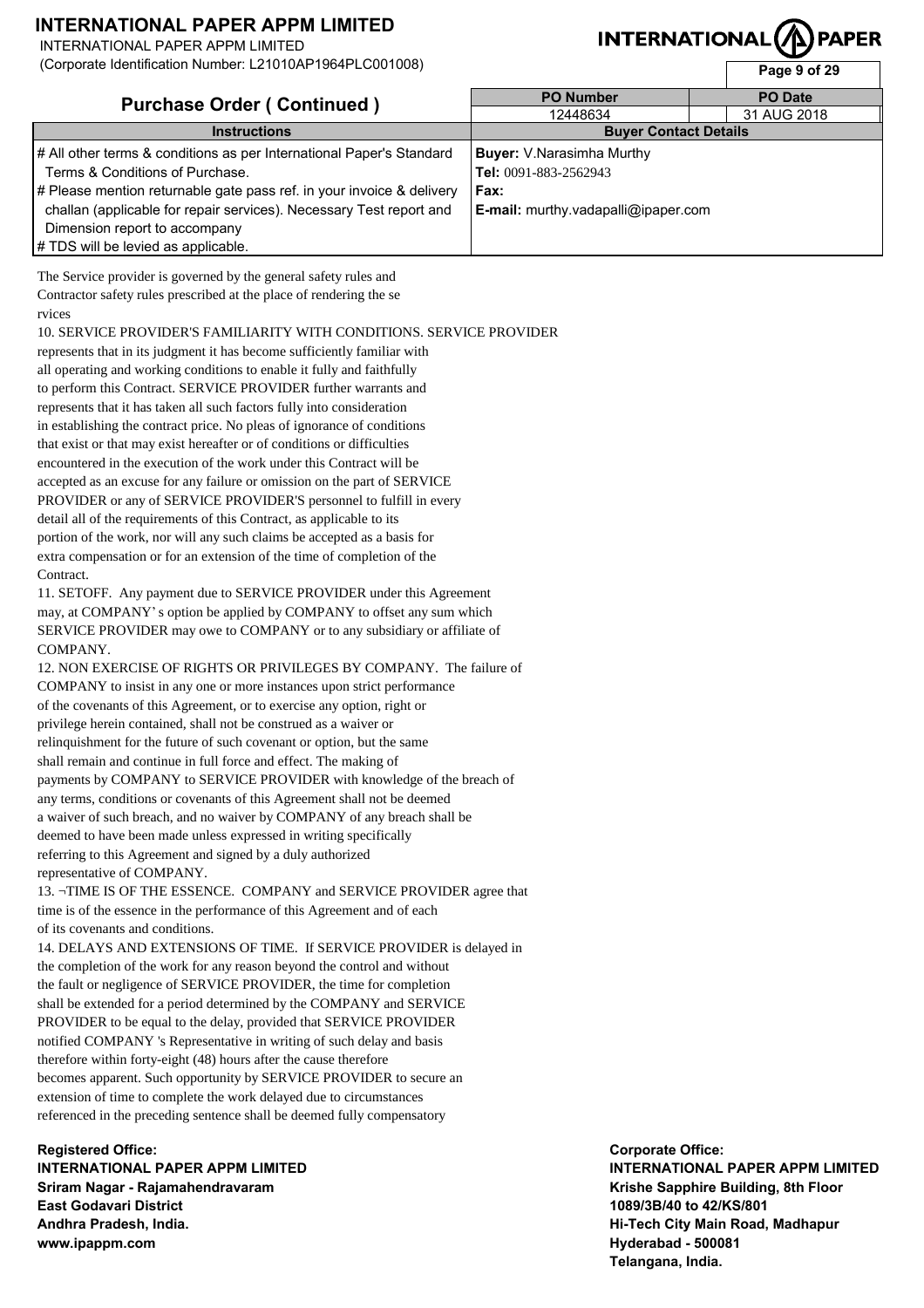INTERNATIONAL PAPER APPM LIMITED

(Corporate Identification Number: L21010AP1964PLC001008)

# **INTERNATIONAL(/**

**Page 10 of 29** 

| <b>Purchase Order (Continued)</b>                                     | <b>PO Number</b>                    | <b>PO</b> Date |
|-----------------------------------------------------------------------|-------------------------------------|----------------|
|                                                                       | 12448634                            | 31 AUG 2018    |
| <b>Instructions</b>                                                   | <b>Buyer Contact Details</b>        |                |
| # All other terms & conditions as per International Paper's Standard  | <b>Buyer:</b> V.Narasimha Murthy    |                |
| Terms & Conditions of Purchase.                                       | Tel: 0091-883-2562943               |                |
| # Please mention returnable gate pass ref. in your invoice & delivery | Fax:                                |                |
| challan (applicable for repair services). Necessary Test report and   | E-mail: murthy.vadapalli@ipaper.com |                |
| Dimension report to accompany                                         |                                     |                |
| # TDS will be levied as applicable.                                   |                                     |                |

to SERVICE PROVIDER and in lieu of any claim by SERVICE PROVIDER to monetary damages due to such delay.

15. INVALIDITY OR UNENFORCEABILITY. If any provision of this Agreement, or the application thereof to any person or circumstance, shall to any extent be held invalid or unenforceable by a court of competent jurisdiction, the remainder of this Agreement, and the application of such provision to persons or circumstances other than those as to which it is specifically held invalid or unenforceable, shall not be affected thereby, and each and every remaining provision of this Agreement shall be valid and binding to the fullest extent permitted by law.

#### 16. DATE WARRANTY AND COMPLIANCE.

Representations and Warranties. Unless otherwise stated in a Work Order, SERVICE PROVIDER represents and warrants that the Deliverables shall be "Date Compliant" (as defined below). For purposes of this Agreement "Date Compliant" means:

(i) the functions, calculations and other computing processes of the deliverable (collectively, "Processes") perform in a consistent manner regardless of the date in time on which the Processes are actually performed and regardless of the date input to the deliverable and whether or not the dates are affected by leap years;

(ii) the deliverable accepts, calculates, compares, sorts, extracts, stores, sequences and otherwise processes date inputs and date values, and returns and displays date values in a consistent manner regardless of the dates used;

(iii) the deliverable will function without interruptions caused by the date and time on which the Processes are actually performed or by the date input to the deliverable;

To the extent that COMPANY determines in its reasonable discretion that the deliverable is not Date Compliant, SERVICE PROVIDER agrees, at its sole cost and expense, to correct the noncompliance within five (5) business days. SERVICE PROVIDER agrees to indemnify COMPANY from and against any and all losses, liabilities, damages (including, but not limited to, consequential, incidental and indirect damages) and expenses (including reasonable attorneys' fees) sustained or incurred by COMPANY as a result of the deliverable not being Date Compliant. Notwithstanding anything to the contrary in this Agreement, any statement in this Agreement that serves or intends to limit SERVICE PROVIDER'S liability, shall not apply to this section.

 Survival. The warranties and obligations set forth in this Section shall survive the expiration of any other warranty period or the expiration or termination of this Agreement.

17. GOVERNING LAW. This Agreement shall be governed by the laws of the Republic of India with Rajahmundry ( Rajamahendravaram) courts having exclusive jurisdiction, without giving effect to the choice of law rules thereof.

**Registered Office: INTERNATIONAL PAPER APPM LIMITED Sriram Nagar - Rajamahendravaram East Godavari District Andhra Pradesh, India. www.ipappm.com**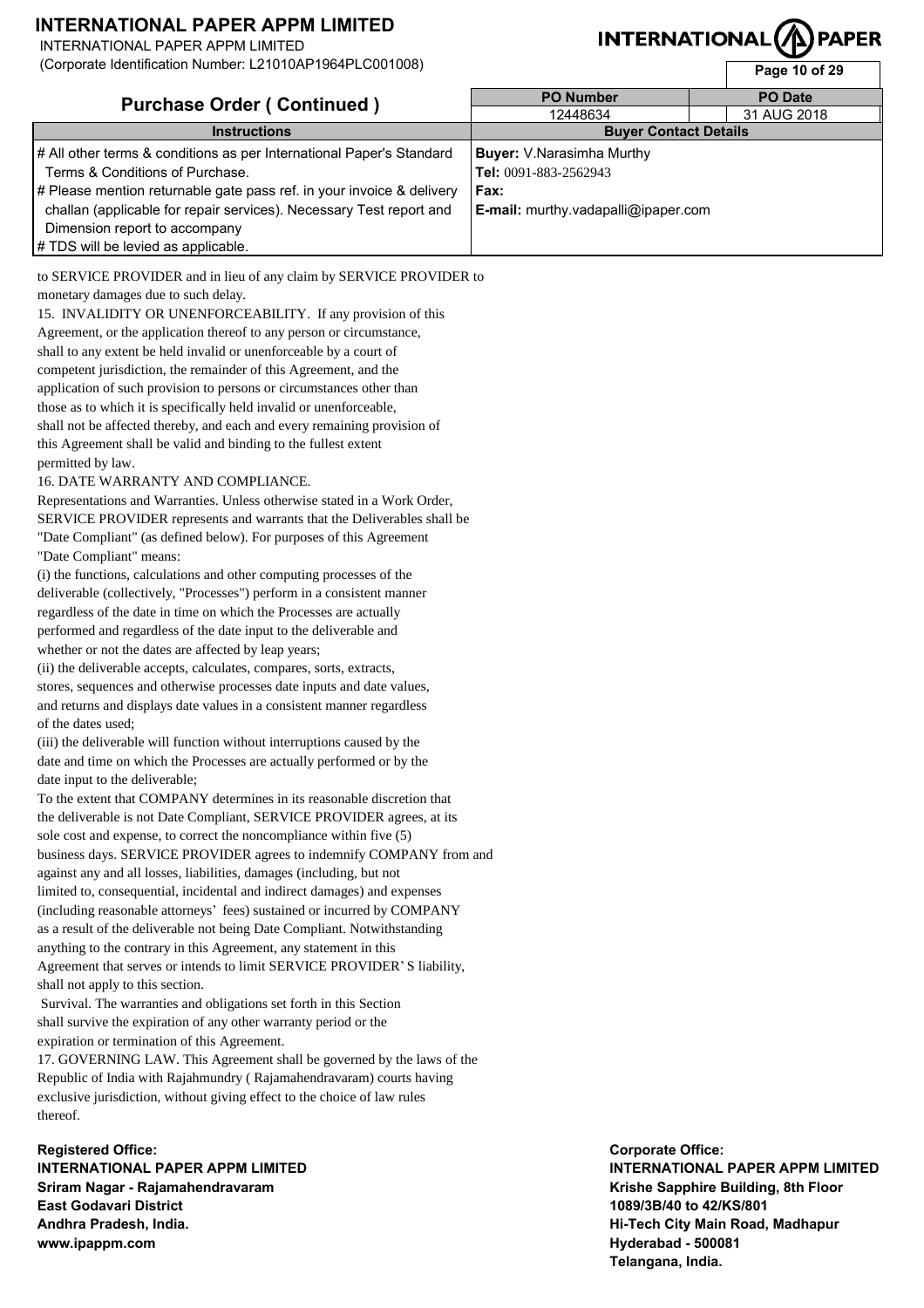INTERNATIONAL PAPER APPM LIMITED

(Corporate Identification Number: L21010AP1964PLC001008)

# **INTERNATION**

| ן סטופוס ומכחמונסמטו הימוחסכו. בב וט וטרק דוסט <del>יז</del> ו בסטט וטטט |                                            | Page 11 of 29  |
|--------------------------------------------------------------------------|--------------------------------------------|----------------|
| <b>Purchase Order (Continued)</b>                                        | <b>PO Number</b>                           | <b>PO Date</b> |
|                                                                          | 12448634                                   | 31 AUG 2018    |
| <b>Instructions</b>                                                      | <b>Buyer Contact Details</b>               |                |
| # All other terms & conditions as per International Paper's Standard     | <b>Buyer:</b> V.Narasimha Murthy           |                |
| Terms & Conditions of Purchase.                                          | Tel: 0091-883-2562943                      |                |
| # Please mention returnable gate pass ref. in your invoice & delivery    | Fax:                                       |                |
| challan (applicable for repair services). Necessary Test report and      | <b>E-mail:</b> murthy.vadapalli@ipaper.com |                |
| Dimension report to accompany                                            |                                            |                |
| # TDS will be levied as applicable.                                      |                                            |                |

18. ASSIGNMENT. This Agreement is neither assignable nor transferable, in whole, or in part, without the prior written consent of COMPANY, and, at the sole option of COMPANY, shall be binding on SERVICE PROVIDER's successors and assigns, without regard to the nature of any changes in ownership interest of SERVICE PROVIDER. Any change of control of SERVICE PROVIDER shall be deemed an assignment for the purposes of this Agreement. No assignment of this Agreement shall relieve SERVICE PROVIDER of its obligations hereunder, except to the extent of performance by the assignee.

19. ENTIRE AGREEMENT. With the exception of any existing written agreements between the parties, this Agreement together with each o ngoing Statement of Work, and any other Agreements between the parties as mutually agreed in writing, represents the entire and integrated agreement between COMPANY and SERVICE PROVIDER This Agreement may be amended only by a written instrument signed by each of the parties hereto. All waivers must be in writing. No waiver by any party hereto, whether express or implied, of its rights under any provisions of this Agreement shall constitute a waiver of such party's rights under such provisions at any other time or a waiver of such party's rights under any other provision of this Agreement. No failure by any party hereto to take action with respect to any breach of this Agreement or default by another party hereto shall constitute a waiver of the first party's right to enforce any provision of this Agreement. A default by SERVICE PROVIDER, under this Agreement, any applicable Statement of Work signed by the parties, or any other written agreements between the parties, shall constitute a default under this Agreement, and any applicable Statements of Work. 20. NO THIRD PARTY BENEFITS. The Products or Services to be performed by SERVICE PROVIDER are intended solely for the benefit of the COMPANY.

 Nothing contained herein shall confer any rights upon or create any duties on the part of SERVICE PROVIDER or COMPANY toward any person or persons not a party to this Agreement, including, but not limited to, shareholders, officers, directors, employees, agents, creditors, insurers, subsidiaries, affiliates or other representatives of the Parties.

21. NOTICES. All Notices required or permitted by this Agreement shall be in writing served under Registered Post Ask Due (RPAD) effective on receipt to a party at the following address, or such other address as may be provided by the parties in writing. No email communications between the parties shall be construed as Notice under this agreement: For COMPANY:

Attention:

International Paper APPM Limited (formerly The Andhra Pradesh Paper Mills Limited).

Sreeramanagar Rajahmahendravaram East Godavari District, (A.P.) Copy to

General Counsel

**Registered Office: INTERNATIONAL PAPER APPM LIMITED Sriram Nagar - Rajamahendravaram East Godavari District Andhra Pradesh, India. www.ipappm.com**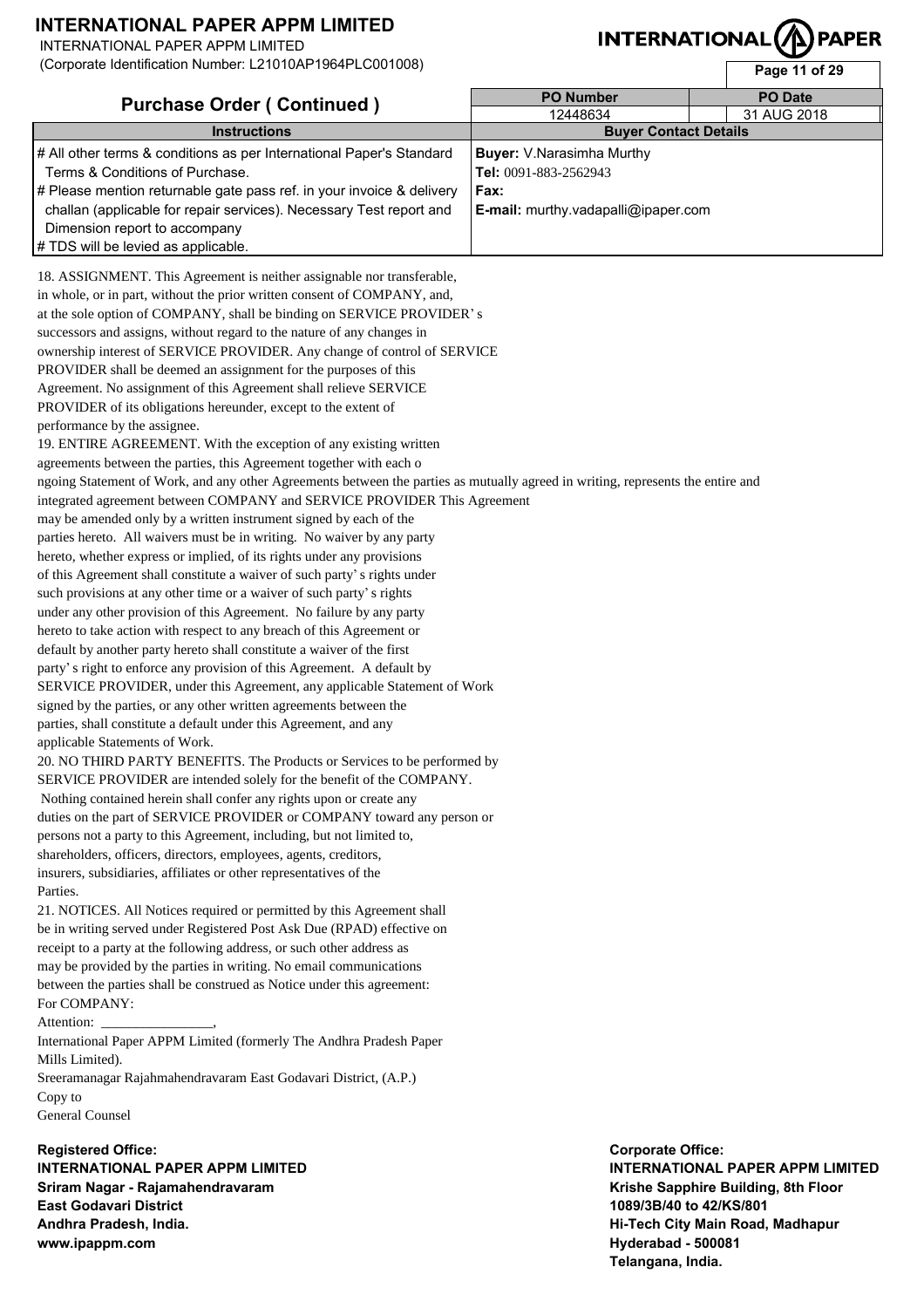INTERNATIONAL PAPER APPM LIMITED

(Corporate Identification Number: L21010AP1964PLC001008)

# **INTERNATIONAL(/**

**Page 12 of 29** 

| <b>Purchase Order (Continued)</b>                                     | <b>PO Number</b>                    | <b>PO Date</b> |  |
|-----------------------------------------------------------------------|-------------------------------------|----------------|--|
|                                                                       | 12448634                            | 31 AUG 2018    |  |
| <b>Instructions</b>                                                   | <b>Buyer Contact Details</b>        |                |  |
| # All other terms & conditions as per International Paper's Standard  | <b>Buyer:</b> V.Narasimha Murthy    |                |  |
| Terms & Conditions of Purchase.                                       | Tel: 0091-883-2562943               |                |  |
| # Please mention returnable gate pass ref. in your invoice & delivery | Fax:                                |                |  |
| challan (applicable for repair services). Necessary Test report and   | E-mail: murthy.vadapalli@ipaper.com |                |  |
| Dimension report to accompany                                         |                                     |                |  |
| # TDS will be levied as applicable.                                   |                                     |                |  |

International Paper APPM Limited ( formerly The Andhra Pradesh Paper Mills Limited).

Krishe Saphire, 8th floor, 1-89/3/B/40 to 42/KS/801, Hitec City Main Road, Madhapur, Hyderabad- 500 0081.India

22. FORCE MAJEURE. Neither party shall have any liability for any failure or delay in performance of its obligations under this Agreement because of circumstances beyond its reasonable control, including without limitation, acts of God, fires, floods, earthquakes, acts of war or terrorism, civil disturbances, sabotage, accidents, unusually severe weather, governmental actions, power failures, computer/network viruses that are not preventable through generally available retail products, catastrophic hardware failures or attacks on its server.

23. DISPUTE RESOLUTION. In the event of a breach of this Agreement, or a dispute as to the meaning of this Agreement, or any of its terms which the parties cannot resolve by themselves amicably, the parties agree to expeditiously submit such dispute to resolution through the use of non binding mediation or an acceptable alternative dispute resolution procedure. Each party shall bear its own cost of presenting its case, and one-half of the costs incurred in the alternative dispute resolution procedure.

24. PUBLICATIONS OR RELEASES. SERVICE PROVIDER agrees not to make use of, disseminate, or use in any advertisement or publication, any specifications, data, or other information relating to this Agreement, or any Statements of Work, and any other Agreements between the parties, or the fact that this business relationship exists, without the prior written consent of The COMPANY.

25. COMPANYS SUPPLIER CODE OF CONDUCT. In performance of its obligations under this Agreement, Provider agrees to comply with and require its employees, contractors and agents to comply with IP's Supplier Code of Conduct, as well as Provider's policies, rules and directions regarding safety, security and appropriate conduct on IP's premises or delivery points and toward IP's employees. IP will provide its Supplier Code of Conduct to Provider upon request and will notify Provider of other applicable policies prior to any on-site service. 26. ACCOUNTING AND AUDIT: Contractor shall maintain detailed records and accounts, satisfactory to Company, of all costs entering into the performance of the Services. Company, or any designated agent retained by Company, shall have the right at any reasonable time to audit, at Contractor's expense, Contractor's job books, records, receipts, correspondence and accounts insofar as they relate to matters covered by this Agreement and charges made under this Agreement. Contractor agrees to preserve such materials and documents for at least (3) years after completion of work hereunder. Company shall have the right to verify Contractor's performance under and compliance with the terms of this Agreement through access to relevant records, supporting information, employees, agents and contractors, as well as through use of independent

**Registered Office: INTERNATIONAL PAPER APPM LIMITED Sriram Nagar - Rajamahendravaram East Godavari District Andhra Pradesh, India. www.ipappm.com**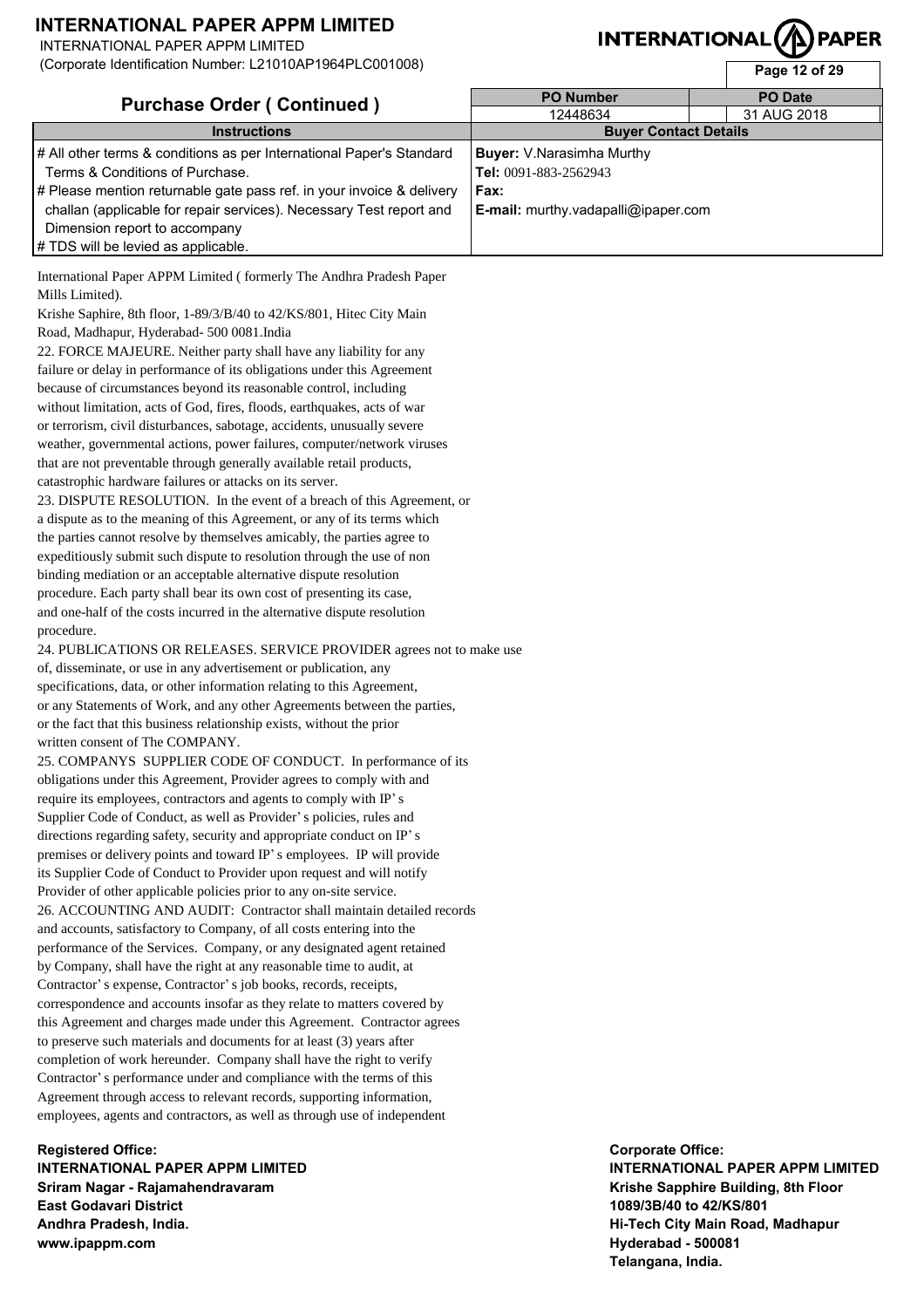INTERNATIONAL PAPER APPM LIMITED

(Corporate Identification Number: L21010AP1964PLC001008)

# **INTERNATIONAL(/f**

**Page 13 of 29** 

| <b>Purchase Order (Continued)</b>                                     | <b>PO Number</b>                    | <b>PO</b> Date |  |
|-----------------------------------------------------------------------|-------------------------------------|----------------|--|
|                                                                       | 12448634                            | 31 AUG 2018    |  |
| <b>Instructions</b>                                                   | <b>Buyer Contact Details</b>        |                |  |
| # All other terms & conditions as per International Paper's Standard  | <b>Buyer:</b> V.Narasimha Murthy    |                |  |
| Terms & Conditions of Purchase.                                       | Tel: 0091-883-2562943               |                |  |
| # Please mention returnable gate pass ref. in your invoice & delivery | Fax:                                |                |  |
| challan (applicable for repair services). Necessary Test report and   | E-mail: murthy.vadapalli@ipaper.com |                |  |
| Dimension report to accompany                                         |                                     |                |  |
| # TDS will be levied as applicable.                                   |                                     |                |  |

assessment including but not limited to surveys, investigations, self-assessments and audits. Contractor shall, at all times during the term of this Agreement and for a period of three (3) years after completion of this Agreement, maintain and make available for review upon seven (7) days written notice from Company, records, policies, procedures and supporting documentation, employees familiar with same and, if applicable contractor or subcontractor supporting information related to this Agreement. Any onsite verifications or audit will occur during normal business hours in a manner that does not unreasonably interfere with Contractor's operations. Contractor agrees to cooperate and provide reasonable assistance in the completion of any verification or audit process

27. INTEGRITY & COMPLIANCE. SERVICE PROVIDER acknowledges that it has received and has reviewed IP's Code of Business Ethics and Suppliers Code of Conduct (the "Code"), and as amended from time to time, and agrees to comply with the terms of the Code. SERVICE PROVIDER further agrees to maintain an integrity and compliance program acceptable to COMPANY and effective in preventing and correcting ethical violations and in maintaining compliance with laws and provide on an annual basis the certification in the format as provided in Schedule II herein. SERVICE PROVIDER warrants that it shall not take any action, use or spend any funds, regardless of source, in violation of the laws of the United States of America or any country, including but not limited to the payment of bribes, kickbacks, political contributions or other prohibited payments. SERVICE PROVIDER also certifies that it understands and agrees to abide by the provisions of the United States Foreign Corrupt Practices Act ('FCPA') and Prevention of Corruption Act (PCA) of India, as amended. SERVICE PROVIDER acknowledges that in the event of a breach of these above mentioned certifications above by SERVICE PROVIDER, The COMPANY may suffer damage to its reputation and loss of business which is incapable of accurate estimation. As a result thereof, SERVICE PROVIDER agrees to defend, indemnify and hold harmless COMPANY for all claims, demands, causes of action, damages, losses, fines, penalties or costs, including attorney's fees that COMPANY may suffer by reason of the violation by SERVICE PROVIDER of the FCPA and PCA including the other laws referred to herein. SERVICE PROVIDER further acknowledges that in the event of a breach of these above mentioned certifications by SERVICE PROVIDER, SERVICE PROVIDER agrees that should COMPANY notify it of any concerns that there has been a breach of the provisions of this Section, SERVICE PROVIDER shall cooperate in good faith with COMPANY in determining whether such a breach has occurred. SUPPLIER/SERVICE PROVIDER agrees that in the event of any breach by SUPPLIER/SERVICE PROVIDER of any of its represen tations, warranties or

covenants contained in this Section, COMPANY (i) may, in its sole discretion in addition to any other remedy provided herein or otherwise

**Registered Office: INTERNATIONAL PAPER APPM LIMITED Sriram Nagar - Rajamahendravaram East Godavari District Andhra Pradesh, India. www.ipappm.com**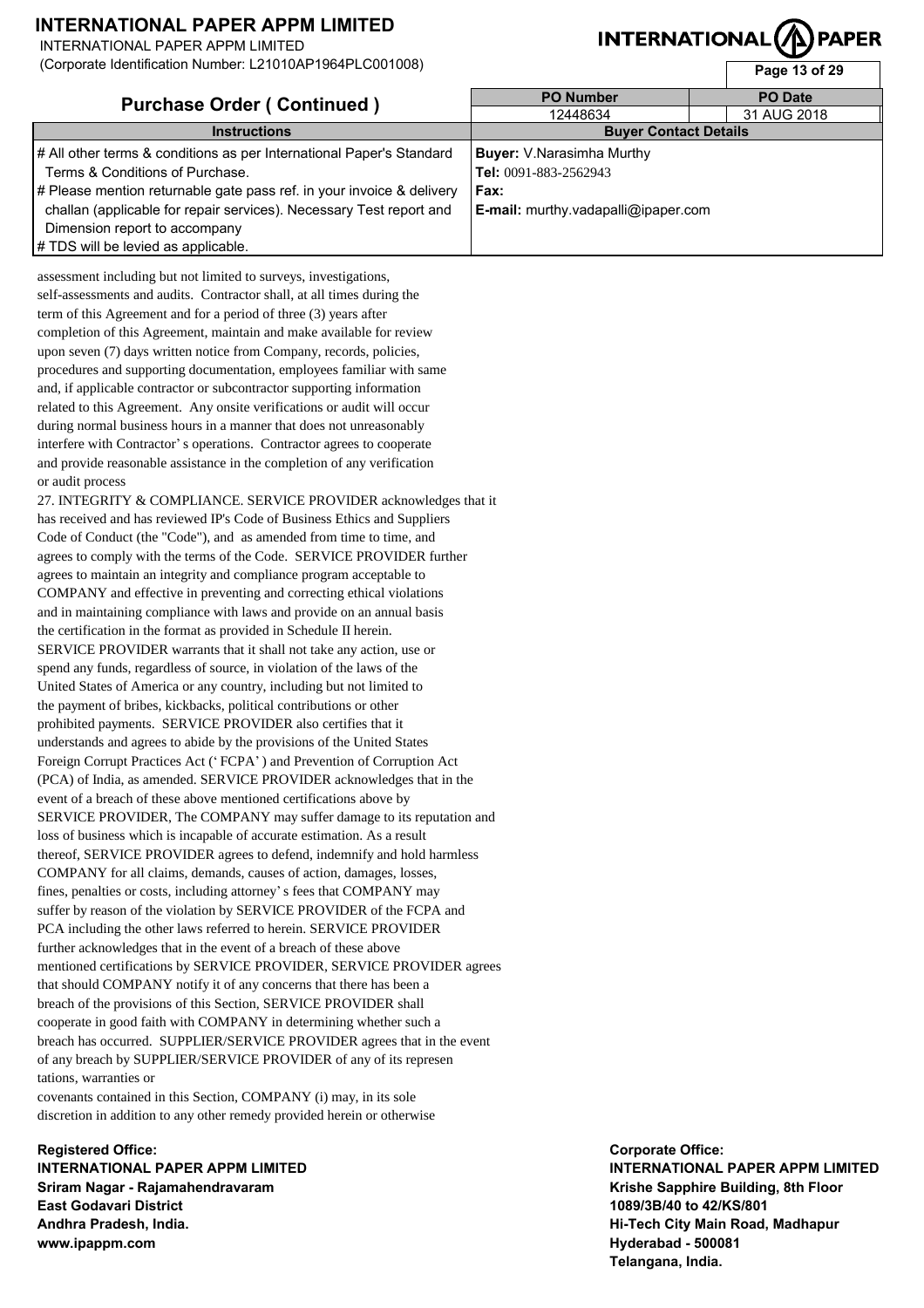INTERNATIONAL PAPER APPM LIMITED

(Corporate Identification Number: L21010AP1964PLC001008)

# **INTERNATIONAL(/**

**Page 14 of 29** 

| <b>Purchase Order (Continued)</b>                                     | <b>PO Number</b>                    | <b>PO Date</b> |  |
|-----------------------------------------------------------------------|-------------------------------------|----------------|--|
|                                                                       | 12448634                            | 31 AUG 2018    |  |
| <b>Instructions</b>                                                   | <b>Buyer Contact Details</b>        |                |  |
| # All other terms & conditions as per International Paper's Standard  | <b>Buyer:</b> V.Narasimha Murthy    |                |  |
| Terms & Conditions of Purchase.                                       | Tel: 0091-883-2562943               |                |  |
| # Please mention returnable gate pass ref. in your invoice & delivery | Fax:                                |                |  |
| challan (applicable for repair services). Necessary Test report and   | E-mail: murthy.vadapalli@ipaper.com |                |  |
| Dimension report to accompany                                         |                                     |                |  |
| # TDS will be levied as applicable.                                   |                                     |                |  |

provided by law, immediately terminate this Agreement without notice or indemnity; (ii) shall have a right of action against SERVICE PROVIDER for the amount of money or any other item of value paid by SERVICE PROVIDER in breach of any such representations, warranties or covenants. 28. COUNTERPARTS. This Agreement may be executed in any number of counterparts and by the different parties on different counterparts, each of which constitutes an original of this Agreement, and all of which together constitute one and the same instrument. The party's signature acknowledges that party has read and understood the terms and conditions attached to this Agreement.

29. IN WITNESS WHEREOF, this Agreement is entered into as of the day and year first written above and the parties have caused this Agreement to be executed in multiple original copies by their respective duly authorized representatives.

#### Schedule I

Description of Services mentioned as above.

Any work not specifically mentioned in Scope of work but necessary for the satisfactory execution and completion of assigned work/job, is deemed to be included in the scope of work to be executed by you during the period of the contract and at the agreed contract value. Schedule II

#### INTEGRITY & COMPLIANCE CERTIFICATION

You ("Service Provider") hereby certifies that upon execution of the consulting services agreement ("Agreement"), it will adhere to the ethical requirements imposed upon it pursuant to its contractual commitments to International Paper APPM limited ("Company"). Service Provider further agrees to adhere strictly to the standards of conduct established in the IP Code of Business Ethics, a copy of which has been provided to it.

Service Provider certifies that it is familiar with all laws and regulations applicable to its activities on behalf of Company, including but not limited to those related to gratuities, conflicts of interest, post-Government employment, and the possession, disclosure, or dissemination of classified, source selection or proprietary information. Service Provider agrees to comply with all applicable laws and regulations.

Service Provider warrants that he/she shall not take any action, use or spend any funds, regardless of source, in violation of the laws of the United States of America or India, including but not limited to the payment of bribes, kickbacks, political contributions or other prohibited payments. Service Provider also certifies that he/she understands and agrees to abide by the provisions of the United States Foreign Corrupt Practices Act ('FCPA'), as amended. Service Provider acknowledges that in the event of a breach of these above mentioned certifications above by Service Provider, Company may suffer damage to its reputation and loss of business which is incapable of accurate

**Registered Office: INTERNATIONAL PAPER APPM LIMITED Sriram Nagar - Rajamahendravaram East Godavari District Andhra Pradesh, India. www.ipappm.com**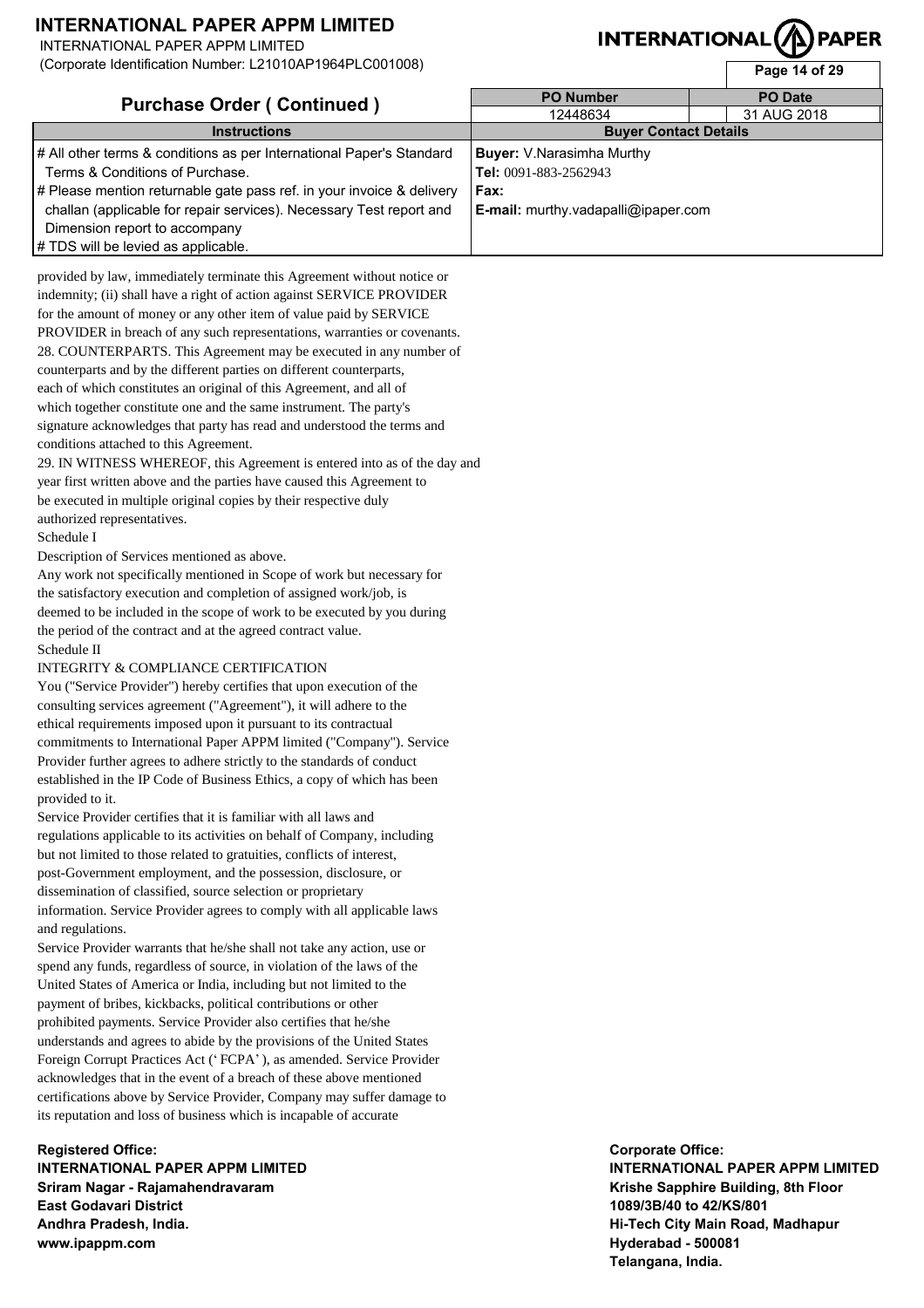INTERNATIONAL PAPER APPM LIMITED

(Corporate Identification Number: L21010AP1964PLC001008)

# **INTERNATIONAL(/f**

**Page 15 of 29** 

| <b>Purchase Order (Continued)</b>                                     | <b>PO Number</b>                    | <b>PO Date</b> |  |
|-----------------------------------------------------------------------|-------------------------------------|----------------|--|
|                                                                       | 12448634                            | 31 AUG 2018    |  |
| <b>Instructions</b>                                                   | <b>Buyer Contact Details</b>        |                |  |
| # All other terms & conditions as per International Paper's Standard  | <b>Buyer:</b> V.Narasimha Murthy    |                |  |
| Terms & Conditions of Purchase.                                       | Tel: 0091-883-2562943               |                |  |
| # Please mention returnable gate pass ref. in your invoice & delivery | Fax:                                |                |  |
| challan (applicable for repair services). Necessary Test report and   | E-mail: murthy.vadapalli@ipaper.com |                |  |
| Dimension report to accompany                                         |                                     |                |  |
| # TDS will be levied as applicable.                                   |                                     |                |  |

estimation. Rights and obligations of the Service Provider and Company in respect of the matter stated herein are contained in the Agreement which shall be strictly complied by both parties.

Service Provider may require that any of its employees who provide

services to Company pursuant to the Agreement will execute a cert

ification embodying the terms of this certificate, however, in either case the Service Provider shall be vicariously liable for the acts or omissions of its employees, agents and permitted sub-contractors

Service provider # name & sign

CONTRACTOR SAFETY POLICY- annexure to this PO. Summary of Safety, Security, and General Mill Rules for Contractors The purpose of this document is to provide contractors, vendors and service technicians who anticipate working at International Paper APPM Ltd Operations with guidelines and information in advance of preparing bids, moving on site, or commencing work.

I have read the guidelines, understood the same and undertake to abide by the same.

#### SAFETY

Contractors must complete a "Contractor Safety Questionnaire". This questionnaire must be approved before a contractor can complete orientation. Once the approval process has been completed, contractors will be entered into the orientation database allowing access to complete the training.

All Contractor employees are required to complete the Contractor Safety orientation before beginning work on the mill site. Orientations are valid for one year from the date you complete the required training. All contractors are required to have a written safety and health program that complies with Federal, State, and Local laws and regulations. Contractors are required to comply with all International Paper APPM Ltd Safety Policies. Personal Protective Equipment must be supplied by the contractor and available upon beginning work.

International Paper APPM Ltd will not furnish any PPE or Safety equipment to contractors. (This includes gas monitors)

Contractors who sub-contract work are required to communicate these safety rules to sub-contractors and ensure that all provisions outlined in this document are followed. Each sub-contracting company must complete the Contractor Safety Questionnaire and their employees must complete the Contractors Safety orientation before arriving at the mill. You are also responsible for ensuring that all your vendors, delivery personnel and visitors follow all Mill safety rules. When bidding on a job all safety requirements should be considered and included. Contractors with 20 or more employees at our facility are required to have a Safety Professional on site.

All contractor employees are limited to no more than eight (8) hours work in any twenty-four (24) hour period. Exceptions must first be approved by the Contractor Coordinator or Maintenance Manager.

**Registered Office: INTERNATIONAL PAPER APPM LIMITED Sriram Nagar - Rajamahendravaram East Godavari District Andhra Pradesh, India. www.ipappm.com**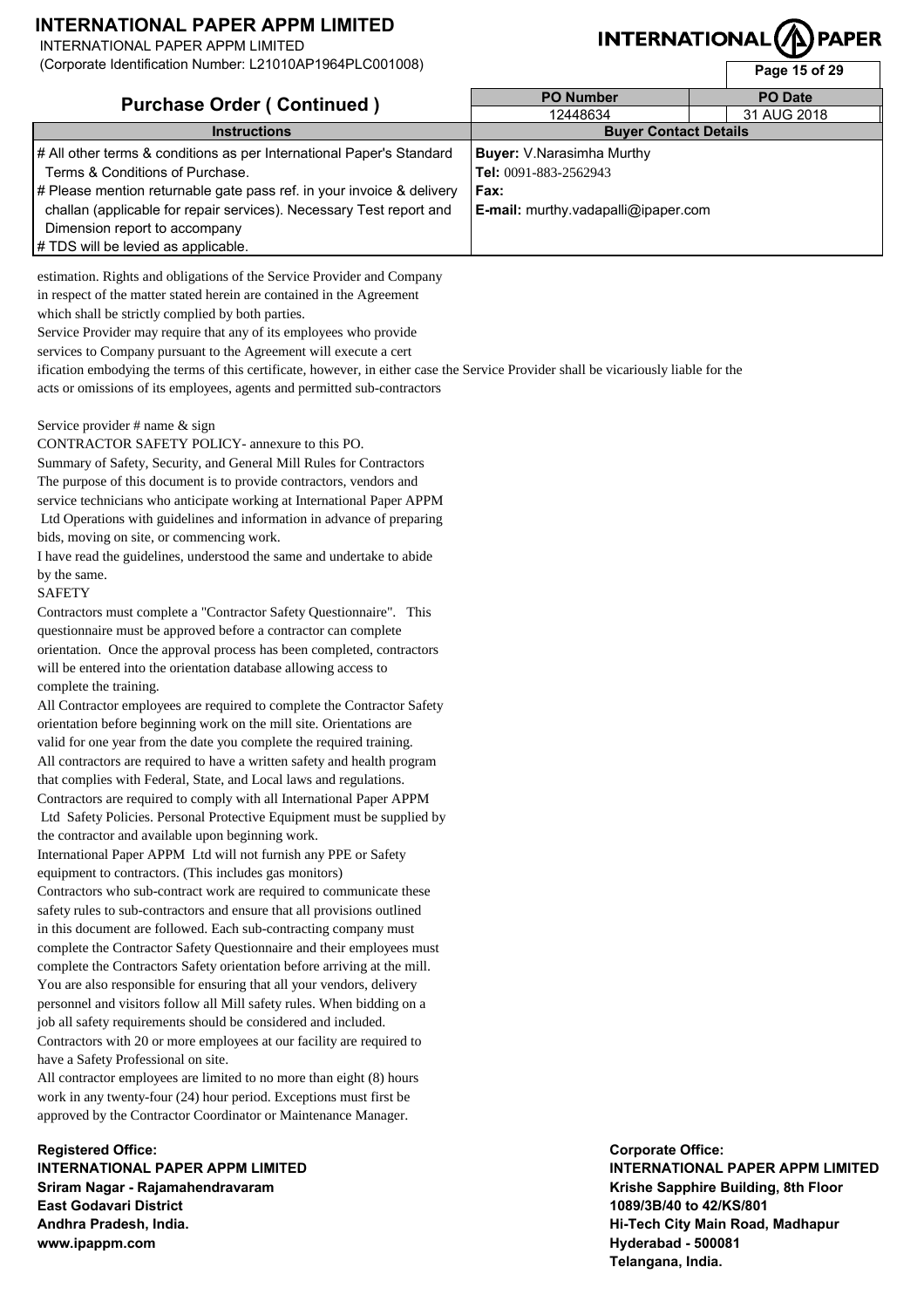INTERNATIONAL PAPER APPM LIMITED

(Corporate Identification Number: L21010AP1964PLC001008)

# **INTERNATION**

| <u>(Corporate Tueritineation Humber: EZTO TUAT TUUH EOUU TUUU)</u>    |                                     | Page 16 of 29  |  |  |
|-----------------------------------------------------------------------|-------------------------------------|----------------|--|--|
| <b>Purchase Order (Continued)</b>                                     | <b>PO Number</b>                    | <b>PO Date</b> |  |  |
|                                                                       | 12448634                            | 31 AUG 2018    |  |  |
| <b>Instructions</b>                                                   | <b>Buyer Contact Details</b>        |                |  |  |
| # All other terms & conditions as per International Paper's Standard  | <b>Buyer:</b> V.Narasimha Murthy    |                |  |  |
| Terms & Conditions of Purchase.                                       | Tel: 0091-883-2562943               |                |  |  |
| # Please mention returnable gate pass ref. in your invoice & delivery | Fax:                                |                |  |  |
| challan (applicable for repair services). Necessary Test report and   | E-mail: murthy.vadapalli@ipaper.com |                |  |  |
| Dimension report to accompany                                         |                                     |                |  |  |
| # TDS will be levied as applicable.                                   |                                     |                |  |  |

The following is a brief summary of the minimum safety requirements-Respiratory Protection Policy

i. A copy of the contractor's written respiratory protection plan must be provided to Safety.

ii. All visitors, contractors, and vendor personnel are required to carry an escape respirator approved for protection against chlorine, chlorine dioxide, sulphur dioxide, and hydrogen sulfide while on mill premises in the following areas- Pulp Mill, Boilers, Recovery Boiler, ClO2 Plants, Waste Lift Pumps, Water Chlorination Plant, Effluent Clarifier, and the Sludge Plant.

iii. When planning a job, it is the responsibility of the contractor to determine if respiratory protection such as full face piece, half mask, or supplied air may be required.

b. Personal Protective Equipment

i. Eye Protection - Gate-to-gate eye protection which meets ANSI Z87.1 is required throughout the mill site except in operator control rooms, lunchrooms/breakrooms, restrooms and offices. Safety glasses (prescription and non-prescription) must have permanent side shields. Safety sunglasses shall not be worn indoors. Qualified Electrical employees must wear non conductive safety glasses.

ii. Foot Protection - Safety-toe shoes must be worn gate-to-gate. All safety shoes must be EH rated.

iii. Hand Protection # Appropriate work gloves must be carried on your person while in operating areas at all times. Appropriate gloves must be worn when physically using your hands.

iv. Clothing - No shorts or tank tops are permitted. Loose clothing or long hair that may be caught in rotating equipment will not be allowed. Shirt tails must be tucked in and long hair must be tied back.

v. Jewelry # prohibited in operating areas (no rings, necklaces or ear rings other than stud type).Watches with breakaway bands are allowed. vi. Hearing Protection # is required gate-to-gate except in operator control rooms, lunchrooms/breakrooms, restrooms and offices. vii. Safety Helmet # Required gate-to-gate except in operator control rooms, lunchrooms/breakrooms, restrooms and offices. Qualified Electrical employees must wear Class E Safety Helmet.

c. Fall Protection - When working at heights greater than 4 feet (1.2m) here there is no work platform with hand rails available, a full body harness with DOUBLE fall-arresting lanyard is required.

d. Confined Space Entry - When entering a confined space, each occupant is required to wear a full body harness with a lifeline attached, and one employee in the space must wear a personal monitor for H2S, CLO2 and/or Cl2, depending on the hazard. (Harness and lifeline are not required in the boilers if scaffolding with handrails is provided.) e. Lockout/Tagout # Energy Isolation Contractors must have and use their own personal locks as outlined in the APPM / Unit CP- Lockout / Energy Isolation Policy. All contractor locks must be identified with a "Do Not

**Registered Office: INTERNATIONAL PAPER APPM LIMITED Sriram Nagar - Rajamahendravaram East Godavari District Andhra Pradesh, India. www.ipappm.com**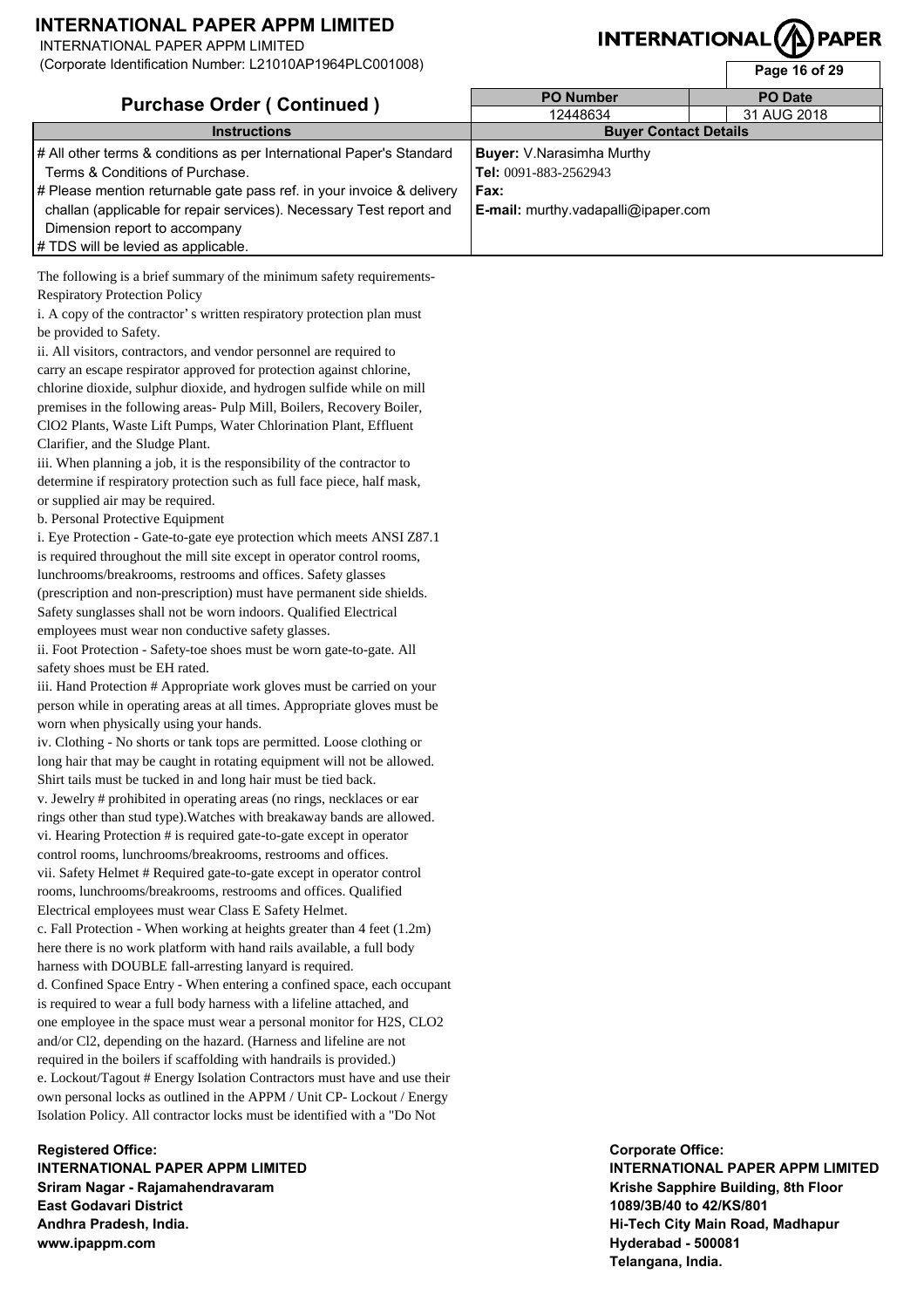INTERNATIONAL PAPER APPM LIMITED

(Corporate Identification Number: L21010AP1964PLC001008)

# **INTERNATIONAl**

**Page 17 of 29** 

|                                                                       |                                     | .4401.9012     |
|-----------------------------------------------------------------------|-------------------------------------|----------------|
| <b>Purchase Order (Continued)</b>                                     | <b>PO Number</b>                    | <b>PO</b> Date |
|                                                                       | 12448634                            | 31 AUG 2018    |
| <b>Instructions</b>                                                   | <b>Buyer Contact Details</b>        |                |
| # All other terms & conditions as per International Paper's Standard  | <b>Buyer:</b> V.Narasimha Murthy    |                |
| Terms & Conditions of Purchase.                                       | Tel: 0091-883-2562943               |                |
| # Please mention returnable gate pass ref. in your invoice & delivery | Fax:                                |                |
| challan (applicable for repair services). Necessary Test report and   | E-mail: murthy.vadapalli@ipaper.com |                |
| Dimension report to accompany                                         |                                     |                |
| # TDS will be levied as applicable.                                   |                                     |                |

Operate" Tag which includes the Company Name and the name of the employee who is working behind the lock. Locks will not be furnished by International Paper APPM Ltd .

f. Ladder/Scaffolding

i. No metal ladders will be allowed in the Mill. All ladders must have non-conducting side rails and must be of industrial grade. Ladders must be maintained in good condition at all times.

ii. Scaffolding components must be from the same manufacturer and properly maintained. Decking material must be rated for the work load and extend the length of the platform working surface. Handrails and mid rails must be installed with toe boards that prevent objects from falling below. All scaffolding must be approved before use by the Safety Department.

g. Industrial Powered Truck

i. Contractors operating industrial powered equipment on International Paper APPM Ltd property must be properly trained to operate the equipment. Training must meet OSHA requirements for Industrial Powered Equipment and the employee operating the equipment must have in their possession documentation of this training. Heavy equipment such as mobile cranes, front end loaders, dump trucks etc., must have back up warning alarms.

h. Radiation Devices

i. Before any radioactive devices or equipment is brought onto the mill site a copy of the user's license and a brief description of the equipment to be used must be approved and provided to Safety. (The International Paper APPM Ltd Safety Officer must be notified prior to such equipment being brought on the mill site.) i. Asbestos

i. During the period of time when significant portions of International Paper APPM Ltd Operations was constructed, building materials containing asbestos were widely used. Any materials which may likely

contain asbestos (insulation, transite piping, transite siding, etc.) should be assumed to contain asbestos. Proper abatement procedures must be followed. Insulation which does not contain asbestos has been identified and labeled, but all unlabeled insulation should be assumed to contain asbestos. See your APPM / Unit CP contact for information on any specific asbestos questions.

j. Hazardous Chemicals

i. To protect employees and to comply with Federal Law on Hazardous Materials in the Workplace, contractor are required to provide the Safety Department, International Paper APPM Ltd with copies of the Material Safety Data Sheets (MSDS) on all materials and chemicals which will be used during the performance of contracted work. INTERNATIONAL PAPER APPM LTD IS TO RECEIVE THE MSDS INFORMATION PRIOR TO BRINGING THE MATERIAL ONTO THE MILL SITE.

k. First Aid assistance is available from the Health Services

**Registered Office: INTERNATIONAL PAPER APPM LIMITED Sriram Nagar - Rajamahendravaram East Godavari District Andhra Pradesh, India. www.ipappm.com**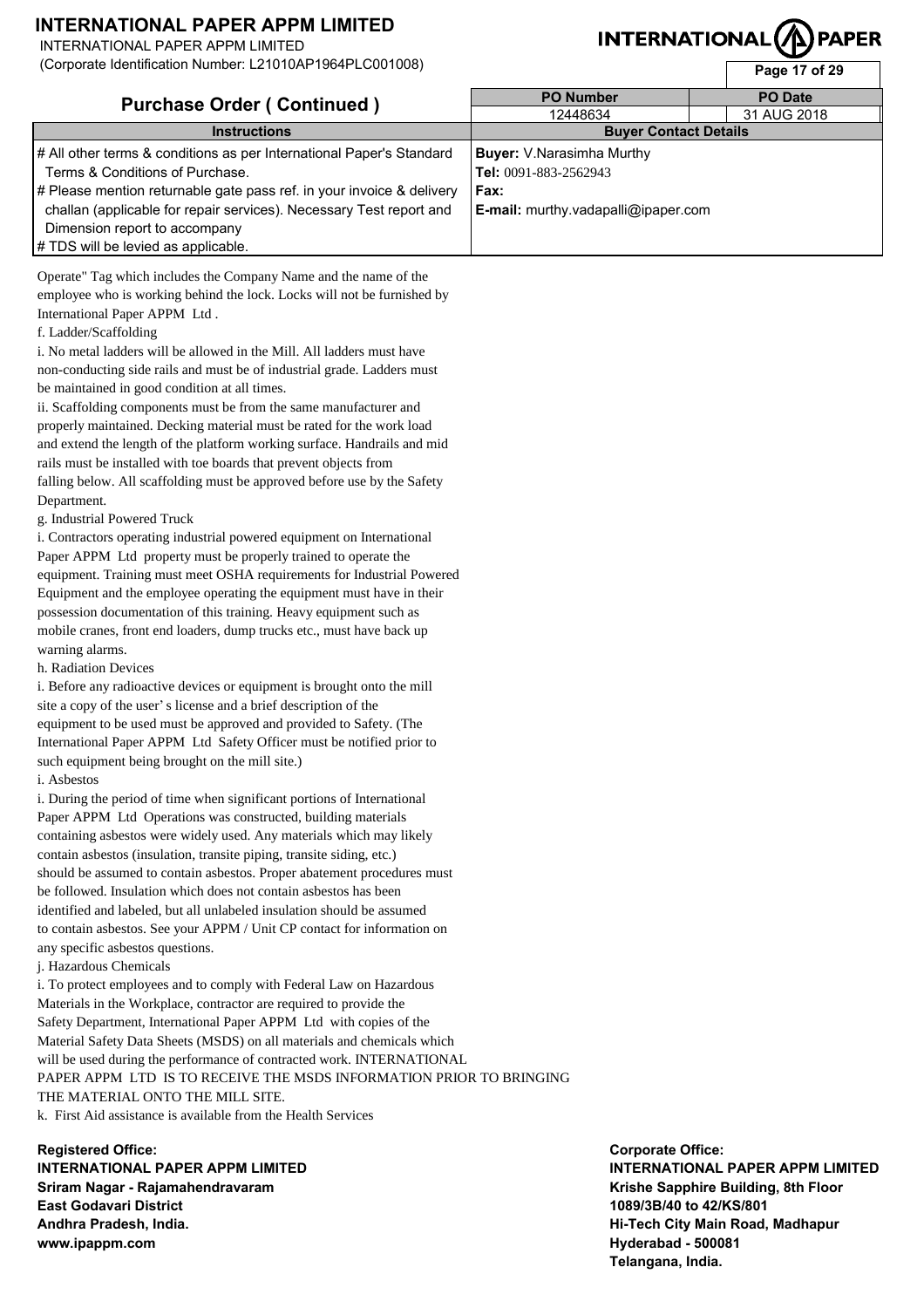INTERNATIONAL PAPER APPM LIMITED

(Corporate Identification Number: L21010AP1964PLC001008)

# **INTERNATIONAL**

**Page 18 of 29** 

| <b>Purchase Order (Continued)</b><br><b>Instructions</b>              | <b>PO Number</b>                           | <b>PO Date</b> |
|-----------------------------------------------------------------------|--------------------------------------------|----------------|
|                                                                       | 12448634                                   | 31 AUG 2018    |
| <b>Buyer Contact Details</b>                                          |                                            |                |
| # All other terms & conditions as per International Paper's Standard  | <b>Buyer:</b> V.Narasimha Murthy           |                |
| Terms & Conditions of Purchase.                                       | Tel: 0091-883-2562943                      |                |
| # Please mention returnable gate pass ref. in your invoice & delivery | Fax:                                       |                |
| challan (applicable for repair services). Necessary Test report and   | <b>E-mail:</b> murthy.vadapalli@ipaper.com |                |
| Dimension report to accompany                                         |                                            |                |
| # TDS will be levied as applicable.                                   |                                            |                |

Department 24 hours a day.

l. The entire Mill is considered "No Smoking". Smoking inside the mill is not allowed in any area.

m. Eating, drinking, or taking breaks is not allowed in any electrical control room, or in areas where chemicals are used.

n. Alcohol, illegal drugs and firearms are not allowed on Mill premises. Contractors must have a written program that addresses the control of alcohol and substance abuse. This program must include as a minimum prehire and random drug testing. International Paper APPM Ltd management reserves the right to request drug testing at any time for cause and/or random. Contractor management must have any contractor employee drug tested on our mill site when involved in an accident, near miss, or for property damage.

#### 2. SECURITY

a. The contractor superintendent must provide means of communication, such as phone, radio, or beeper system and the name of a contact person to the AMBULANCE/Security.

b. No cameras are allowed on the mill site without prior written permission from the International Paper APPM Ltd.

c. Emergency contact numbers for contractor supervision for after hours emergencies will be given to AMBULANCE/Security.

d. All contractors are required to use the Main Entrance Gate

e. Unnecessary entry and exit are to be avoided. Normal gate hours are 7-00 A.M. to 5-00 P.M. Sunday through Saturday. If access is needed at other times please notify International Paper APPM Ltd .

f. All vehicles/persons entering any gate will be subject to search by AMBULANCE/Security. Refusal to submit to search by AMBULANCE/Security will result in denial of entry.

g. Contractors and their subcontractors will be required to submit a tool list to AMBULANCE/Security for all tools and equipment which are being brought onto the mill site at the time of entry. These should be prepared prior to the contractor arriving at the Mill. This list will be kept on file by AMBULANCE/Security and referred to and updated when the contractor or subcontractor removes tools/equipment from the Mill. 3. GENERAL MILL RULES

a. Standard work hours will be followed- 8-00 a.m. to 5-30 p.m. Sunday through Saturday. All exceptions must be approved by International Paper APPM Ltd .

b. Clean-up of the job site is required during work and at the end of each day.

c. Each contractor is expected to provide their own compressed air supply. Permission from the International Paper APPM Ltd is required for use of the Mill's compressed air systems.

d. Contractors are not to dump any waste into landfills, sewers, drains, or ditches without clearance from the Environmental Department. e. contractors need to supply their own welding gasses ,they must first

### **Registered Office: INTERNATIONAL PAPER APPM LIMITED Sriram Nagar - Rajamahendravaram East Godavari District Andhra Pradesh, India. www.ipappm.com**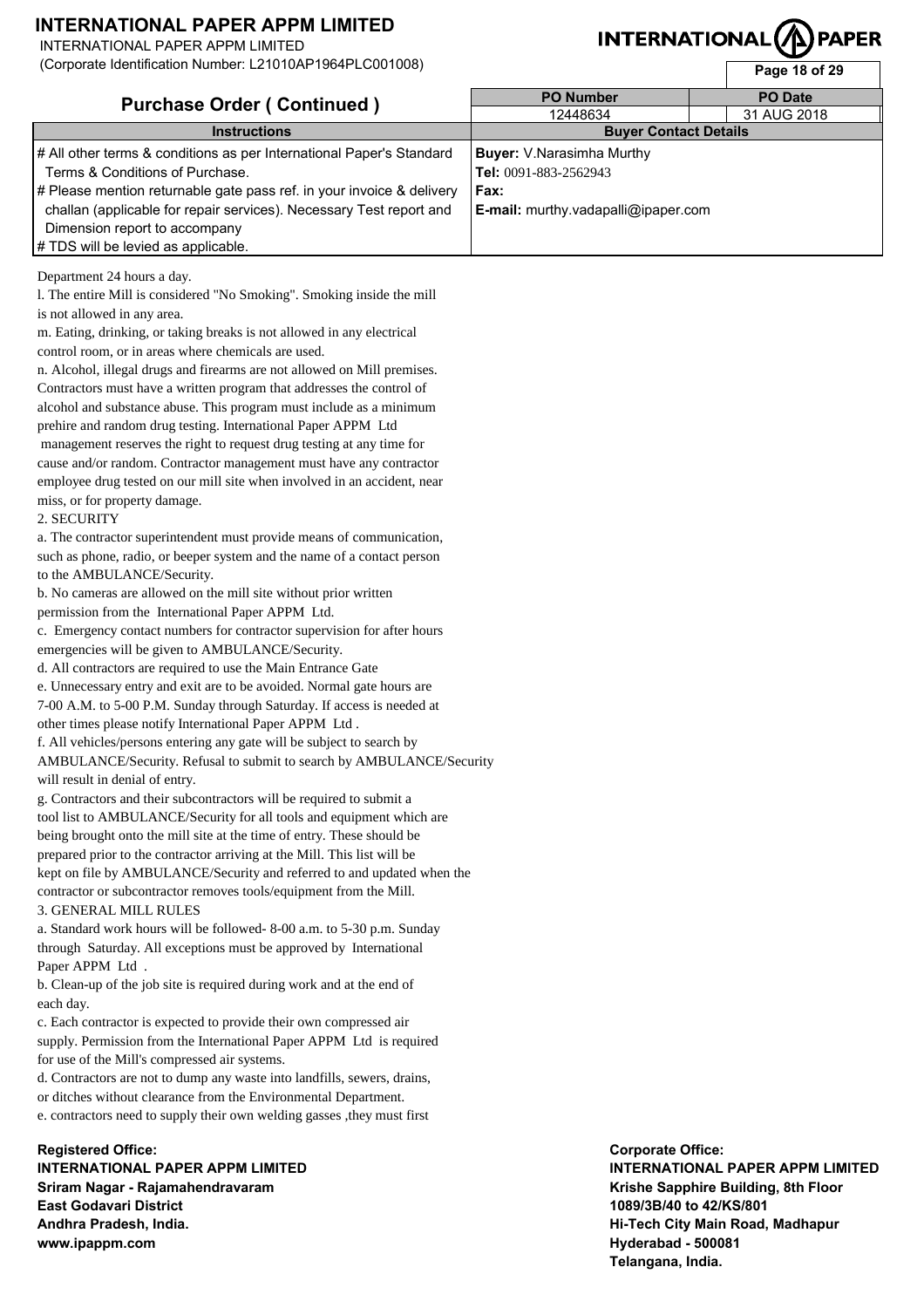INTERNATIONAL PAPER APPM LIMITED

(Corporate Identification Number: L21010AP1964PLC001008)

# **INTERNATIONAL(/**

**Page 19 of 29** 

| <b>Purchase Order (Continued)</b>                                     | <b>PO Number</b>                           | <b>PO</b> Date |  |
|-----------------------------------------------------------------------|--------------------------------------------|----------------|--|
|                                                                       | 12448634                                   | 31 AUG 2018    |  |
| <b>Instructions</b>                                                   | <b>Buyer Contact Details</b>               |                |  |
| # All other terms & conditions as per International Paper's Standard  | <b>Buyer:</b> V.Narasimha Murthy           |                |  |
| Terms & Conditions of Purchase.                                       | Tel: 0091-883-2562943                      |                |  |
| # Please mention returnable gate pass ref. in your invoice & delivery | Fax:                                       |                |  |
| challan (applicable for repair services). Necessary Test report and   | <b>E-mail:</b> murthy.vadapalli@ipaper.com |                |  |
| Dimension report to accompany                                         |                                            |                |  |
| # TDS will be levied as applicable.                                   |                                            |                |  |

obtain permission from their International Paper APPM Ltd . All non-International Paper APPM Ltd gas cylinders must be labeled with the contents and your company name.

#### 4. ELECTRICAL SAFETY

a. The previous level of electrical safety training for contractors, outside service, and other non- International Paper APPM Ltd personnel shall be evaluated before they are brought on site to determine whether or not this training is acceptable for the work to be done. It is the responsibility of the Contractor Management to evaluate their employees training to ensure they have received all applicable training as required by this policy, NFPA 70E, and any other training required. b. Electrical test instruments and equipment used shall meet applicable codes and standards.

c. Personal protective equipment used shall meet the requirements of applicable codes and standards and shall meet or exceed the site Electrical Personal Protective Equipment purchasing specification. d. In those areas where required, hardhats that comply with ANSI Z89.1, Class E or G shall be used.

e. Because of the variety of hazards, job tasks, experience, and expertise of individuals exposed to electrical hazards, training re

quired for a specific individual to be considered Qualified for specific tasks will vary. It is possible, and in fact likely that

individuals trained and considered Qualified for some tasks are

Unqualified for others. Training received shall be specific to the job tasks and the electrical hazards present.

#### Penalty for contractor violations

.

#### COMPLIANCE ASSESSMENT PENALTY PROGRAM

# The mill expects every contractor and contractor employee to comply with this policy 100% of the time while working at the Rajahmundry or Kadiam. To assure compliance and more importantly a safe and healthy workplace, routine audits will be conducted by qualified mill personnel

# If the contractor fails to comply with this policy a compliance assessment penalty will be issued to the contractor. The compliance assessment penalty is designed to be used as a last resort after the contractor has been notified of a safety, health or environmental issue and the contractor cannot correct the issue in a timely or satisfactory manner.

# The Project/Maintenance, Supervisor-Safety, and the department safety coordinators will conduct routine audits of the contractors. If violations are identified, these personnel will be authorized to issue compliance assessment penalties against the contractor. # The contractor will be notified both verbally and in writing of the compliance assessment penalty. The penalty will be automatically deducted from the invoice the contractor submits by the mill's

**Registered Office: INTERNATIONAL PAPER APPM LIMITED Sriram Nagar - Rajamahendravaram East Godavari District Andhra Pradesh, India. www.ipappm.com**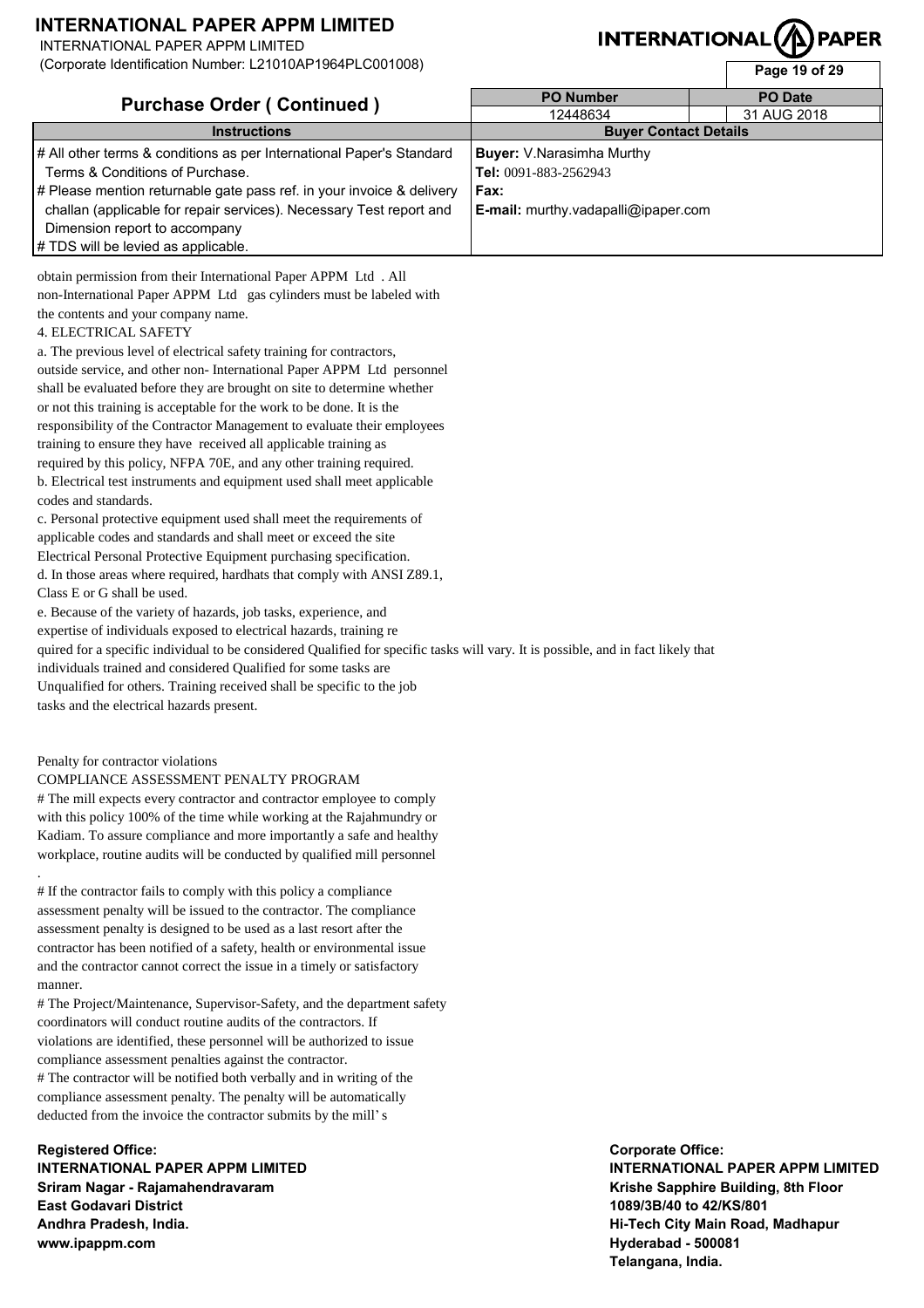INTERNATIONAL PAPER APPM LIMITED

(Corporate Identification Number: L21010AP1964PLC001008)

# **INTERNATIONAL**

**Page 20 of 29** 

| <b>Purchase Order (Continued)</b>                                     | <b>PO Number</b>                           | <b>PO</b> Date |
|-----------------------------------------------------------------------|--------------------------------------------|----------------|
|                                                                       | 12448634                                   | 31 AUG 2018    |
| <b>Instructions</b>                                                   | <b>Buyer Contact Details</b>               |                |
| # All other terms & conditions as per International Paper's Standard  | <b>Buyer:</b> V.Narasimha Murthy           |                |
| Terms & Conditions of Purchase.                                       | Tel: 0091-883-2562943                      |                |
| # Please mention returnable gate pass ref. in your invoice & delivery | Fax:                                       |                |
| challan (applicable for repair services). Necessary Test report and   | <b>E-mail:</b> murthy.vadapalli@ipaper.com |                |
| Dimension report to accompany                                         |                                            |                |
| # TDS will be levied as applicable.                                   |                                            |                |

accounting department.

# The compliance penalty assessment minimum penalties per occurrence will be as follows- (this list is not all inclusive and should be considered as a guideline only, and APPM reserve the right to determine and or escalate the level of any violation that occurs on our property)

Level 1 - Violation MINIMUM Rs.5,000 PER OCCURRENCE FINE-

-Failure to wear required personal protective equipment (PPE)

-Failure to conduct daily inspection of personal protection equipment

-Failure to conduct daily inspection of mill vehicles

-Failure to conduct daily inspections of cranes, slings, fork trucks

-Failure to pin/fasten safety couplings or hitches

-Failure to inspect and use proper hand tools

-Failure to inspect extension cords

-Failure to use ground fault circuit interrupter on all extension cords

-Failure to have all chemicals labeled

-Failure to have MSDS's on-site for all contractor chemicals

-Failure to report a medical incident

Level 2 - MINIMUM Rs. 10,000 PER OCCURRENCE FINE-

-Failure to maintain good/neat housekeeping in work areas

-Failure to follow mill traffic rules

-Failure to follow regulatory standards not otherwise listed in the fine schedule

-Failure to properly barricade recognized hazards

-Failure to complete a daily task assignment hazard assessment (work permit review)

Level 3 -MINIMUM Rs. 10,000 PER OCCURRENCE FINE-

-Failure to follow mill's tobacco use policy

-Failure to rig and lift materials properly

-Failure to follow demolition safe practices

-Failure to evaluate insulation for asbestos prior to removing or damaging it

-Failure to handle/store flammable/combustible liquids properly -Failure to complete the work permit properly-

-Hot Work with improper Work Permit & Fire Protection

-Hazardous Systems/Confined Space Entry

-Contractor Camera Use Procedure-Radiography

-Crane or Derrick Suspended-Scaffold Inspection

-Work Platforms Authorization

-Trench/Excavation Entry

-Hole Penetration Entry

-Failure to inspect ladders and scaffolds prior to use

-Failure to use ladders properly

-Failure to use guards on equipment as required

-Failure to re-install guards after working on equipment

-Failure to maintain fire protection equipment properly

**Registered Office:**

**INTERNATIONAL PAPER APPM LIMITED Sriram Nagar - Rajamahendravaram East Godavari District Andhra Pradesh, India. www.ipappm.com**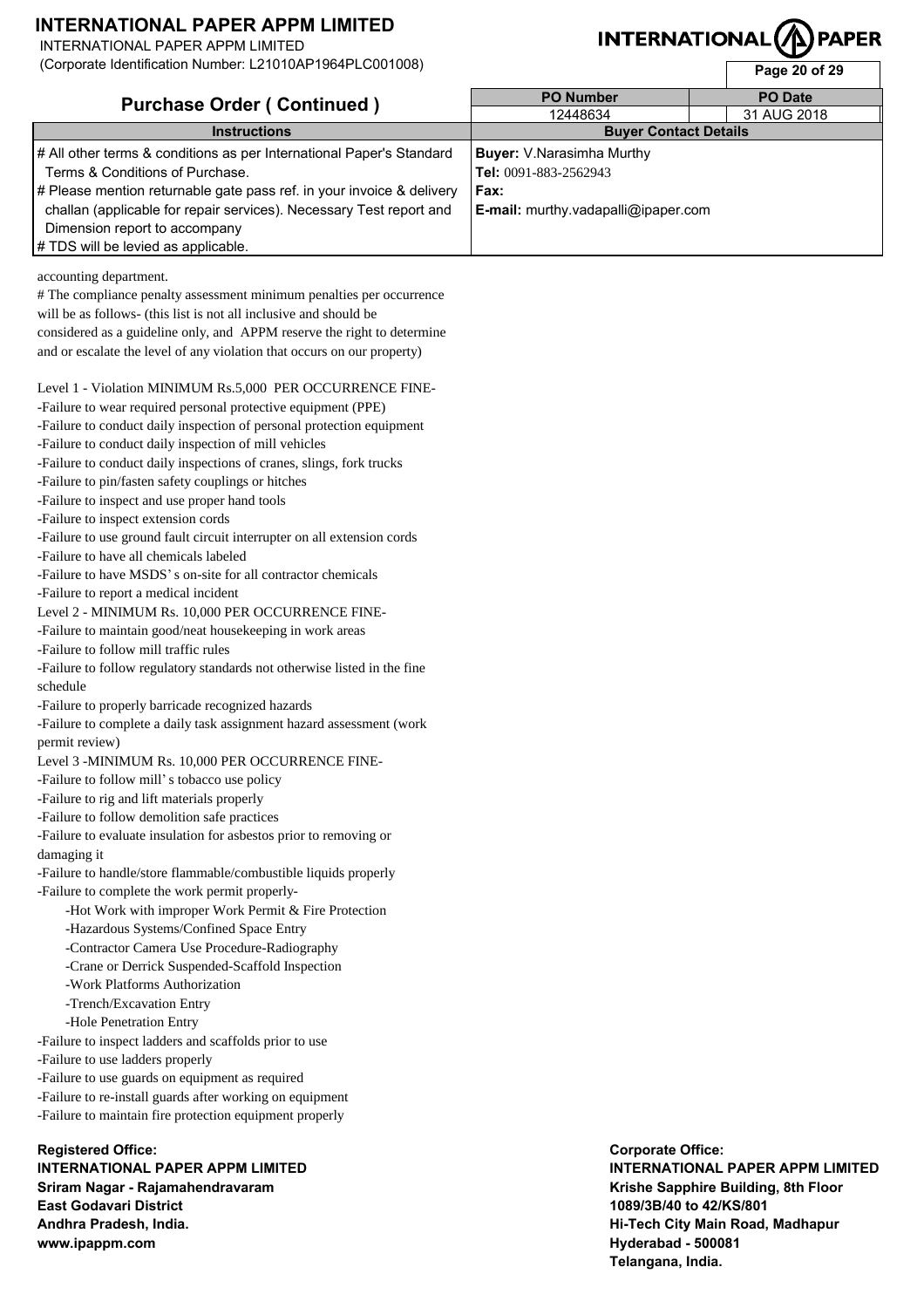INTERNATIONAL PAPER APPM LIMITED

(Corporate Identification Number: L21010AP1964PLC001008)

# **INTERNATIONAL**

**Page 21 of 29** 

| <b>Purchase Order (Continued)</b>                                     | <b>PO Number</b><br><b>PO Date</b>         |             |  |
|-----------------------------------------------------------------------|--------------------------------------------|-------------|--|
|                                                                       | 12448634                                   | 31 AUG 2018 |  |
| <b>Instructions</b>                                                   | <b>Buyer Contact Details</b>               |             |  |
| # All other terms & conditions as per International Paper's Standard  | <b>Buyer:</b> V.Narasimha Murthy           |             |  |
| Terms & Conditions of Purchase.                                       | Tel: 0091-883-2562943                      |             |  |
| # Please mention returnable gate pass ref. in your invoice & delivery | Fax:                                       |             |  |
| challan (applicable for repair services). Necessary Test report and   | <b>E-mail:</b> murthy.vadapalli@ipaper.com |             |  |
| Dimension report to accompany                                         |                                            |             |  |
| # TDS will be levied as applicable.                                   |                                            |             |  |

-Failure to follow safe electrical work practices

-Failure to have employees trained in required safety & health topics

-Failure to have employees working on PSM covered processes trained in unique

process hazards

-Failure to maintain required training program documentation

Level 4 - MINIMUM Rs.10,000 PER OCCURRENCE FINE-

-Failure to follow suspended personnel basket safety procedures

-Failure to report emergency incidents & near misses incidents

-Failure to report Environmental incidents (spills, releases, fire)

-Failure to follow safety management program requirements while

working on a highly hazardous process

-Failure to follow mill's Hazardous Waste Requirements Level 5 - MINIMUM Rs.10,000 PER OCCURRENCE FINE-

- Failure to produce a Pre job Safety Assessment (work permit) filled out completely and correctly

-Permitting an employee to work under the influence of alcohol or other controlled

substances

-Failure to follow Isolation or ZES/Control of Hazardous Energy Program -Failure to follow Confined Space Entry Program

-Quality of workmanship issue that results in a safety incident

The above violation fines are minimum per occurrence. If incident

warrants the fines may be doubled, and/or the contractor may be removed from the mill site.

All fines levied against the contractor will be deducted prior to final payment to the contractor.

APPM will not tolerate any blatant or deliberate violation of any safety policy/procedure by any individual or group.

Contractor Pre-Task Safety Analysis

PPE YES NO N/A PPE YES NO N/A

Safety Helmet Face shield/goggles/safety glasses Gloves Rubber boots Welding hood Welding blinds Safety harness w/double lanyard Safety glasses w/side shields Escape respirators Other respiratory protection Hearing protection Eye wash station located MSDS required Other PPE

PERMITS To Work REQUIRED YES NO N/A PERMITS to Work REQUIRED Yes NO N/A Hot work Scaffold Confined space entry Hazardous Systems Fire Protection- Extinguishers /Water usage / Fire watch

**Registered Office: INTERNATIONAL PAPER APPM LIMITED Sriram Nagar - Rajamahendravaram East Godavari District Andhra Pradesh, India. www.ipappm.com**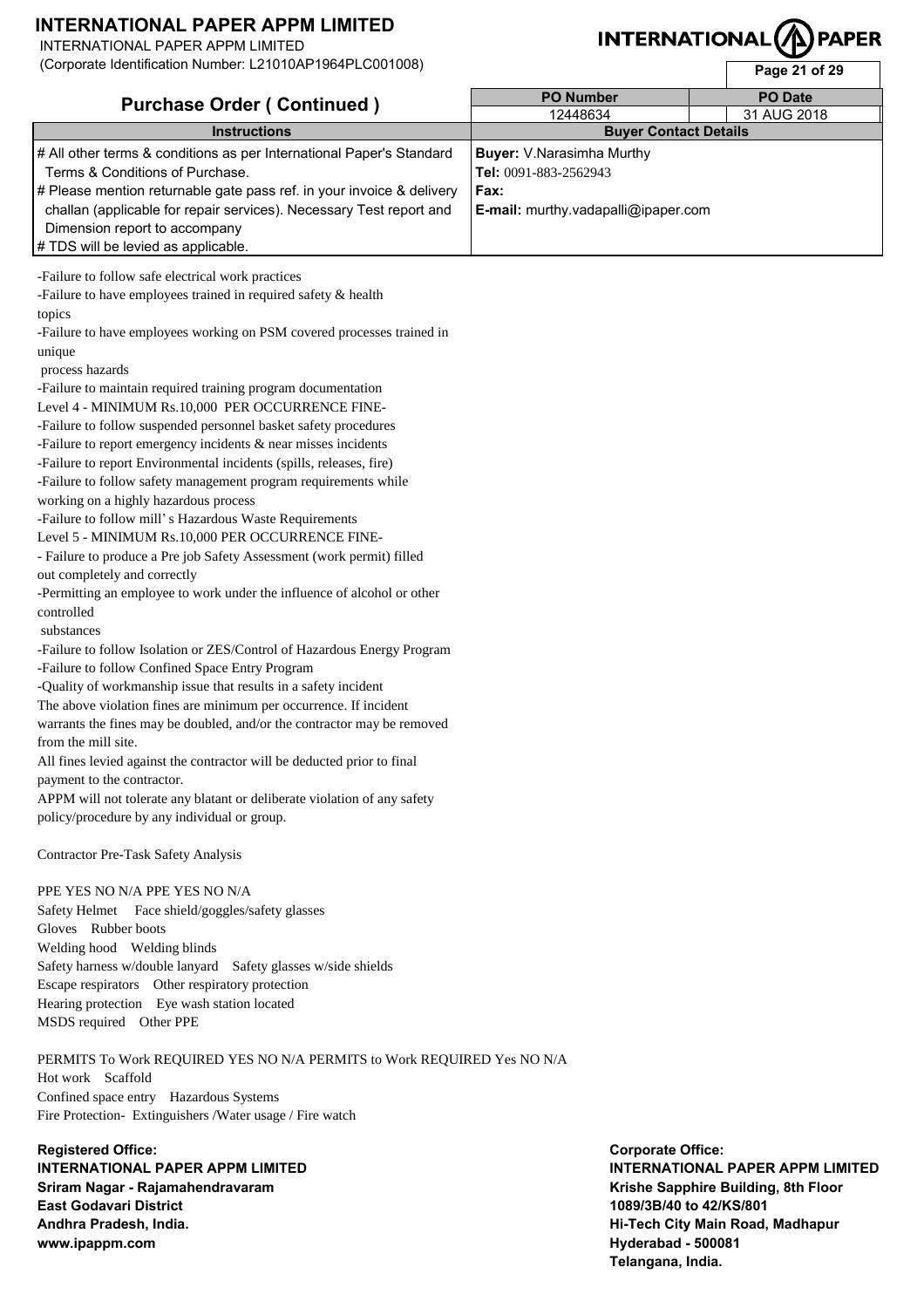INTERNATIONAL PAPER APPM LIMITED

(Corporate Identification Number: L21010AP1964PLC001008)

### INTERNATIONAL **PAPER**

|                        |  | Page 22 of 29  |  |
|------------------------|--|----------------|--|
| <b>PO Number</b>       |  | <b>PO</b> Date |  |
| 12448634               |  | 31 AUG 2018    |  |
| Dinian Cantant Datalla |  |                |  |

|                                                                       |                                     | <b>Faye 22 UI 25</b> |
|-----------------------------------------------------------------------|-------------------------------------|----------------------|
| <b>Purchase Order (Continued)</b>                                     | <b>PO Number</b>                    | PO Date              |
|                                                                       | 12448634                            | 31 AUG 2018          |
| <b>Instructions</b>                                                   | <b>Buyer Contact Details</b>        |                      |
| # All other terms & conditions as per International Paper's Standard  | <b>Buyer:</b> V.Narasimha Murthy    |                      |
| Terms & Conditions of Purchase.                                       | Tel: 0091-883-2562943               |                      |
| # Please mention returnable gate pass ref. in your invoice & delivery | Fax:                                |                      |
| challan (applicable for repair services). Necessary Test report and   | E-mail: murthy.vadapalli@ipaper.com |                      |
| Dimension report to accompany                                         |                                     |                      |
| # TDS will be levied as applicable.                                   |                                     |                      |
| Trench/Excavation                                                     |                                     |                      |
| Crane Personnel Basket Power Line                                     |                                     |                      |
| Radiography Hole Penetration                                          |                                     |                      |
|                                                                       |                                     |                      |
| WORK PLATFORMS YES NO N/A WORK PLATFORMS YES NO N/A                   |                                     |                      |
| Scaffold (inspect before use, to be certified by safety dept. before  |                                     |                      |
| being used.) Ladders (inspect $&$ secure)                             |                                     |                      |
| Man lift (inspect before use)                                         |                                     |                      |
|                                                                       |                                     |                      |
| MATERIAL HANDLING YES NO N/A MATERIAL HANDLING YES NO N/A             |                                     |                      |
| Rigging inspected $\&$ documented Crane needed (size $\qquad$ )       |                                     |                      |
| Boom truck needed Forklift needed                                     |                                     |                      |
| Chain pulley block (size _______) Come-along (size ________)          |                                     |                      |
| Wheelbarrow                                                           |                                     |                      |
|                                                                       |                                     |                      |

#### BARRICADES YES NO N/A BARRICADES YES NO N/A

Caution (yellow) Danger (red) All access points taped and tagged All access points tapped and tagged Floor openings protected Excavation secured Barricade around cranes and Hydraulic Basket lift's Barricade area with overhead work

ENERGIZED EQUIPMENT YES NO N/A ENERGIZED EQUIPMENT YES NO N/A GFCI/ELCBs in use Isolation / Lockout/tagout required Tools inspected Proper assured grounding code Cords, leads, hoses elevated or protected Air hoses secured Isolation /ZESs Procedure reviewed

#### FIRE PROTECTION YES NO N/A FIRE PROTECTION YES NO N/A Hot work( permit to work) signed Firewatch posted Appropriate fire extinguishing equipment Combustibles removed or covered Gas bottles secured in bottle cart Fire blankets  $&$  welding blinds

CHEMICAL HAZARDS YES NO N/A CHEMICAL HAZARDS YES NO N/A MSDS reviewed Additional PPE required Personal monitors needed Area evacuation plan reviewed Nearest emergency shower located Additional Precautions To Be Taken-Ventilation, Lifeline and rescue person required for all confined space entries.

I certify that I have reviewed this assigned job task, and completed

**Registered Office: INTERNATIONAL PAPER APPM LIMITED Sriram Nagar - Rajamahendravaram East Godavari District Andhra Pradesh, India. www.ipappm.com**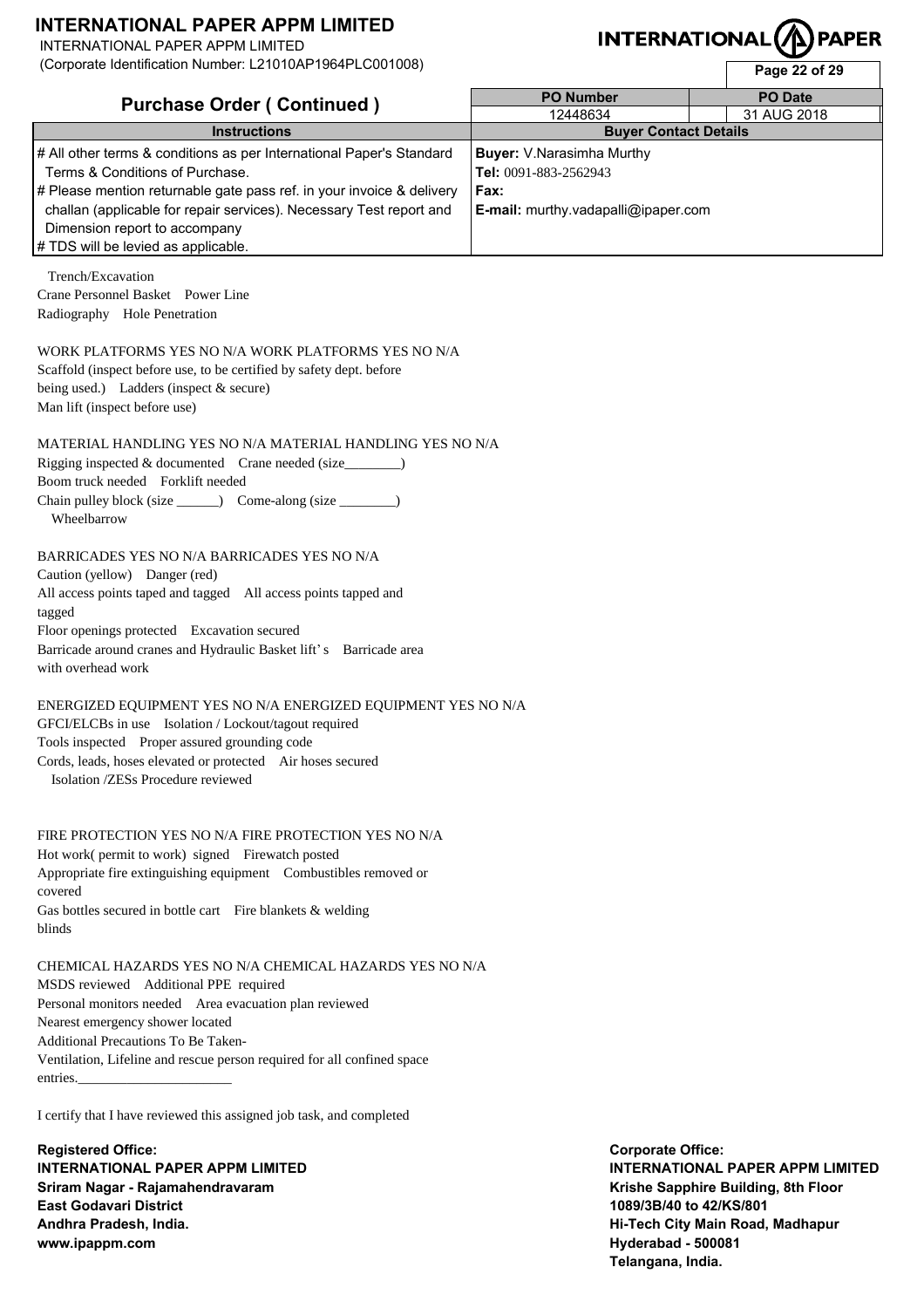INTERNATIONAL PAPER APPM LIMITED

(Corporate Identification Number: L21010AP1964PLC001008)

# **INTERNATIONAL**

**Page 23 of 29** 

| <b>Purchase Order (Continued)</b>                                     | <b>PO Number</b>                           | <b>PO</b> Date |
|-----------------------------------------------------------------------|--------------------------------------------|----------------|
|                                                                       | 12448634                                   | 31 AUG 2018    |
| <b>Instructions</b>                                                   | <b>Buyer Contact Details</b>               |                |
| # All other terms & conditions as per International Paper's Standard  | <b>Buyer:</b> V.Narasimha Murthy           |                |
| Terms & Conditions of Purchase.                                       | Tel: 0091-883-2562943                      |                |
| # Please mention returnable gate pass ref. in your invoice & delivery | Fax:                                       |                |
| challan (applicable for repair services). Necessary Test report and   | <b>E-mail:</b> murthy.vadapalli@ipaper.com |                |
| Dimension report to accompany                                         |                                            |                |
| # TDS will be levied as applicable.                                   |                                            |                |

this pre-task safety analysis. I have reviewed this analysis with my crew members and I believe if we follow the precautions listed above, all my crew members can complete this task safely. CREW SIGN-IN LOG VERIFYING UNDERSTANDING

#### NAME ID # NAME ID #

#### POST TASK FOLLOW-UP

Locks removed Injuries/near misses (if any) reported Open holes secured Area clean Roadways cleared Barricades removed Fire watch in area 30 mi after completion Equipment/material secured No hazards left by work Debris removed

I certify that the post task follow-up items above are completed.

Signature of Contractor / contractor Supervisor

Environmental Guidelines :-

A. Terms & Conditions to be incorporated in PO / Agreements for

disposal of wastes ( EXTERNAL Transportation ) :

1. Endorsement by RTA / permission under Motor Vehicles (Amendment) Act

of 1988] for transportation of hazardous wastes.

2. Off-Site Facility to issue authorization letter to transporter to carry waste from IPAPPM # Unit # RJY to their facility.

3. Off-Site disposal Facility shall have valid CFO / DIC Ack & Factory licensee / Registration whichever is applicable for handling that specific wastes / materials.

4. The transport vehicles shall be designed suitably to handle and transport Waste.

5. Transporting the wastes shall be in closed containers at all times. 6. Delivering the wastes at designated off-site facility indicated in the document & Manifest only. Off-Site Facility to ensure recycling and use of complete consignment for their manufacturing purposes.

7. Off-Site Facility to ensure, wastes shall be stored on concrete plat farm under shed. Not to allow in its way into drains during rains. 8. Inform IPAPPM immediately in case of spillage, leakage or other accidents during transportation. Clean up the spill as per TREM card by Transporter only.

9. Cleaning of vehicles shall be carried out at designated places i.e. either at IPAPPM / Off-Site Facility.

10. Transporter should have valid "Pollution under Control Certificate" (PUCC) during the transportation of Waste and shall be properly displayed.

11. Carrying of passengers is strictly prohibited and those associated with the waste haulers shall be permitted only in the cabin. 12. Transporter shall carry documents of manifest for the wastes during

**Registered Office: INTERNATIONAL PAPER APPM LIMITED Sriram Nagar - Rajamahendravaram East Godavari District Andhra Pradesh, India. www.ipappm.com**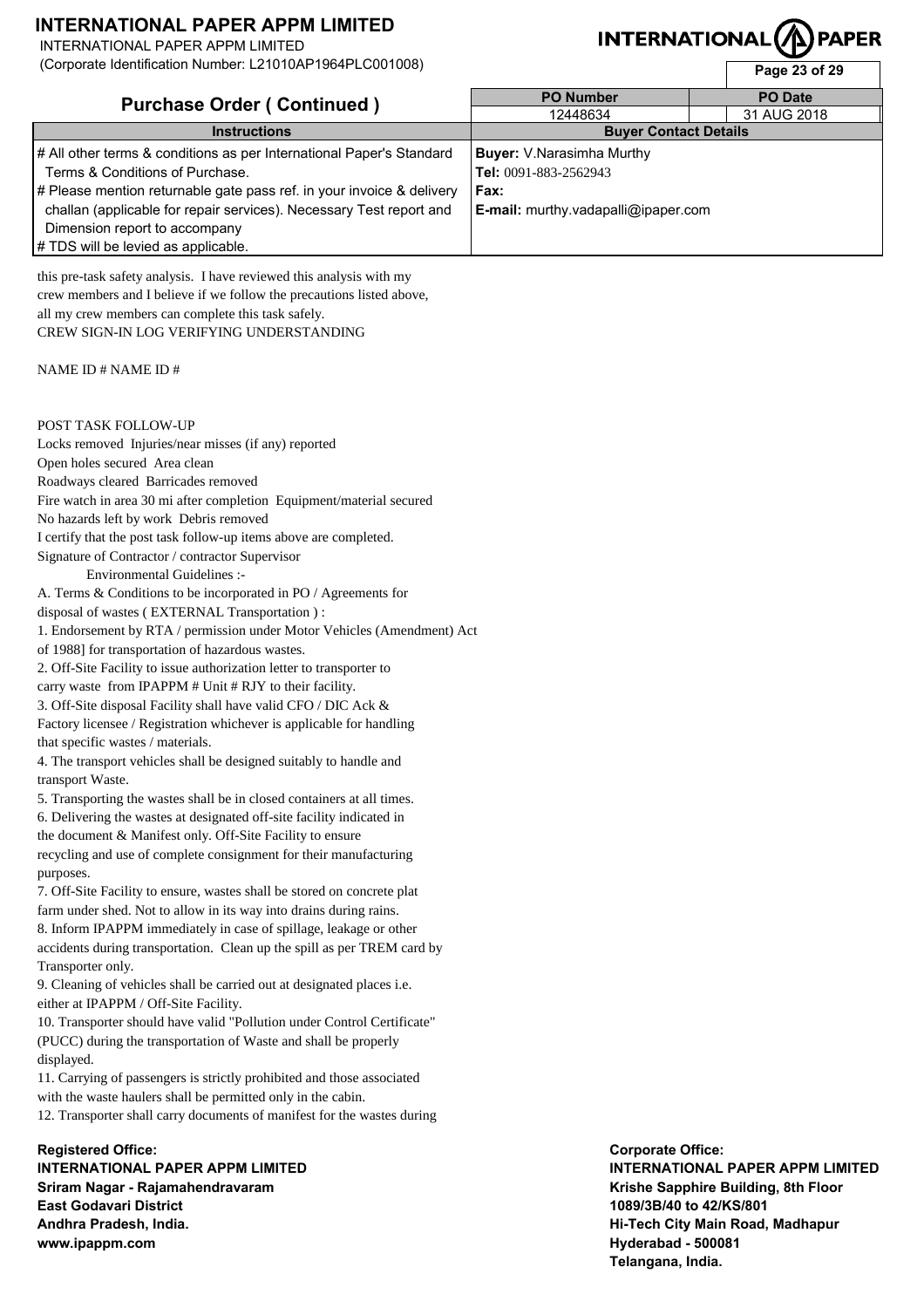INTERNATIONAL PAPER APPM LIMITED

(Corporate Identification Number: L21010AP1964PLC001008)

# **INTERNATIONAL**

**Page 24 of 29** 

| <b>Purchase Order (Continued)</b>                                     | <b>PO Number</b>                    | <b>PO Date</b> |
|-----------------------------------------------------------------------|-------------------------------------|----------------|
|                                                                       | 12448634                            | 31 AUG 2018    |
| <b>Instructions</b>                                                   | <b>Buyer Contact Details</b>        |                |
| # All other terms & conditions as per International Paper's Standard  | <b>Buyer:</b> V.Narasimha Murthy    |                |
| Terms & Conditions of Purchase.                                       | Tel: 0091-883-2562943               |                |
| # Please mention returnable gate pass ref. in your invoice & delivery | Fax:                                |                |
| challan (applicable for repair services). Necessary Test report and   | E-mail: murthy.vadapalli@ipaper.com |                |
| Dimension report to accompany                                         |                                     |                |
| # TDS will be levied as applicable.                                   |                                     |                |

transportation and handover copies as per rules to concern. Blue color copy will be handed over to IPAPPM by the transporter during his immediate visit. Along with invoices.

13. The trucks shall be dedicated for transportation of such wastes and they shall not be used for any other purpose.

14. Each vehicle shall carry first-aid kit, spill control equipment and fire extinguisher.

15. The driver of the transport vehicle shall have valid driving license for heavy vehicles from the State Road Transport Authority and shall have experience in transporting the Hazardous wastes.

16. Transporter shall carry CFO copy of designated off-site Facility and authorization letter for transportation issued by Off- Site Facility.

17. Transporters themselves get trained on environmental requirements by concerned area mill team.

18. Transporters to park their vehicles at designated places inside the mill

19. Follow all traffic regulations including speed limit

20. Follow road sign alerts displayed at various areas.

21. Labeling :

All hazardous wastes containers must be clearly marked with the contents.

Ensure, labels are easily visible and able to withstand physical and climatic conditions.

Deface all previous labels by painting / cut off with permanent marker. Affix hazard class label (risk symbol) as per central Motor Vehicles Act. 1988.

IPAPPM should affix FORM # 12 labels as per the guidelines of hazardous waste Management Handling rules. Label shall be made of Non washable material

B. Terms & Conditions to be incorporated in PO / Agreements for vendors carrying works inside mill including internal transits:

- To follow companies Environmental Policy this was displayed in the mill premise.

- Ensure no chemical , oil spillage on naked land & in case of spillage , follow spill control procedures of the company

- Carry out works without adverse impact to soil, water and air
- Conserve water and other resource used in the works
- Avoid excess usage of inputs to conserve the same.
- Reduce, reuse and recycle the wastes generated during the job.

- Generated waste if any to be segregated and shift of designated area as informed by company

- Use wash rooms and other sanitation facilities only

- Civil dismantled items to be shifted to designated areas as informed by company

- Use dust bins

- Barricade the work area with display

**Registered Office: INTERNATIONAL PAPER APPM LIMITED Sriram Nagar - Rajamahendravaram East Godavari District Andhra Pradesh, India. www.ipappm.com**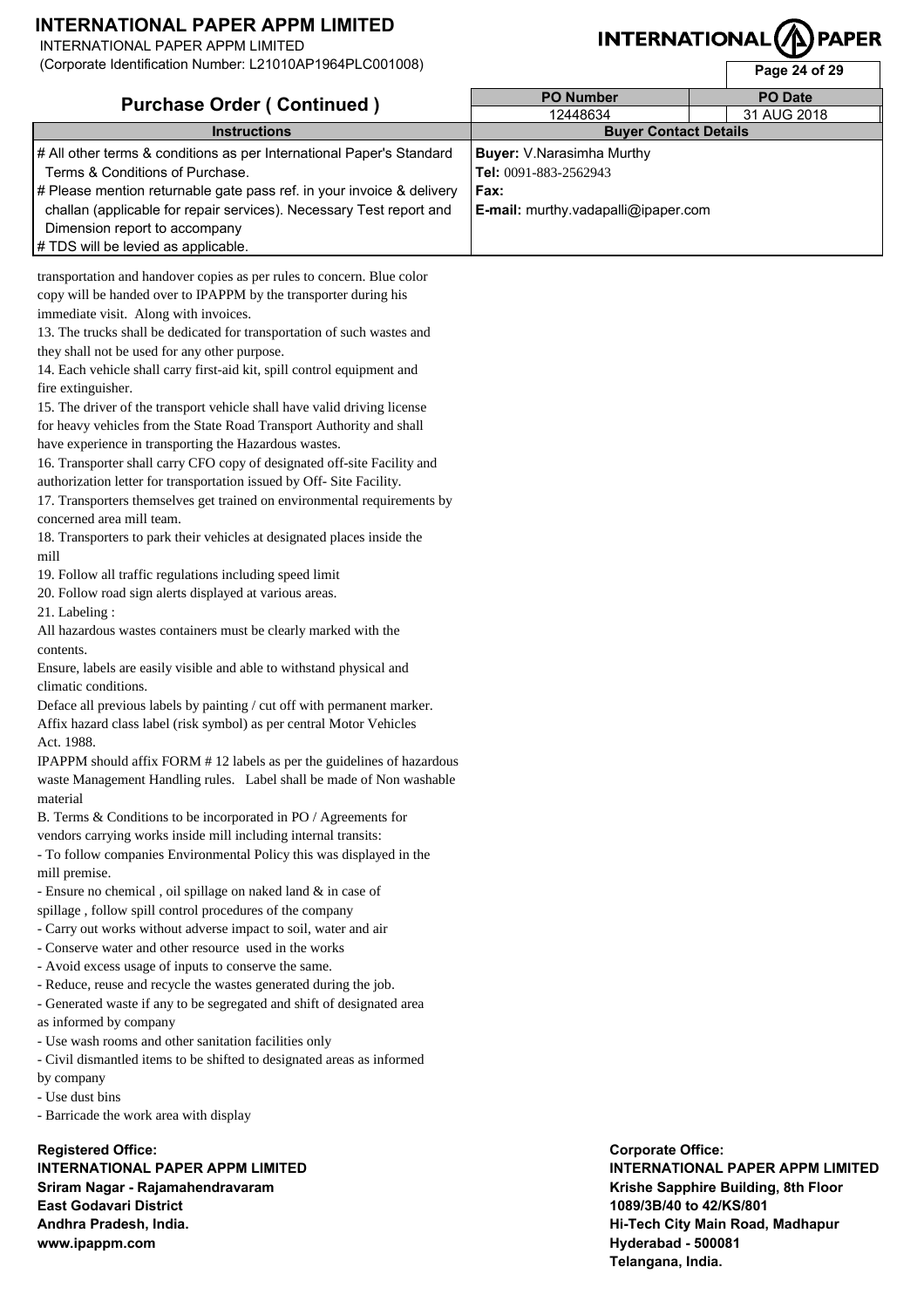INTERNATIONAL PAPER APPM LIMITED

(Corporate Identification Number: L21010AP1964PLC001008)

# **INTERNATIONAL**

**Page 25 of 29** 

| <b>Purchase Order (Continued)</b>                                     | <b>PO Number</b>                           | <b>PO</b> Date |
|-----------------------------------------------------------------------|--------------------------------------------|----------------|
|                                                                       | 12448634                                   | 31 AUG 2018    |
| <b>Instructions</b>                                                   | <b>Buyer Contact Details</b>               |                |
| # All other terms & conditions as per International Paper's Standard  | <b>Buyer:</b> V.Narasimha Murthy           |                |
| Terms & Conditions of Purchase.                                       | Tel: 0091-883-2562943                      |                |
| # Please mention returnable gate pass ref. in your invoice & delivery | Fax:                                       |                |
| challan (applicable for repair services). Necessary Test report and   | <b>E-mail:</b> murthy.vadapalli@ipaper.com |                |
| Dimension report to accompany                                         |                                            |                |
| # TDS will be levied as applicable.                                   |                                            |                |

- Avoid fugitive dust at max. extent possible

- All iron scrap generated during the process to shift to designated area as informed by company. Chemical / paint / oil coated or soaked pipe lines / vessels / bags to be detoxified as per company policy. - Do not throw wastes & unwanted items into storm drains or to

sewers.

- During internal transits, ensure trucks are bodily filled and avoid over flow of materials on roads.

- Play internal trucks in the designated roads only.

- Use transport worthy vehicles without any damages, leaks.

- Not to damage or cut trees without obtaining permission from the company

Vendors themselves get trained on environmental requirements be concerned area mill team

C. Compliance requirement from suppliers of goods / chemicals / materials etc..

- Supplier to issue MSDS to transporter carrying goods / chemicals / materials etc..

- Supplier to issue TREM Card to transporter carrying goods / chemicals / materials etc.. to handle emergencies.

- Transporter should have valid "Pollution under Control Certificate" (PUCC)

- The driver of the transport vehicle shall have valid driving license

- In case of spill , supplier is responsible for cleaning activities during transit.

- IPAPPM to inform all suppliers on our Environmental Policy requirement - Transporters to park their vehicles at designated places inside the mill

- Follow all traffic regulations including speed limit in the mill premises

- Follow road sign alerts displayed at various areas in the mill premises

- Supplier to ensure transport vehicles shall be designed suitably to handle goods.

- No maintenance is permitted in side mill, unless there is an emergency break down with the permission of mill.

- Use dust bins, wash room and other sanitation facilities inside the mill

Supplier to follow MSIHC Rules, 1989 & its amendments thereof, wherever applicable

**Registered Office: INTERNATIONAL PAPER APPM LIMITED Sriram Nagar - Rajamahendravaram East Godavari District Andhra Pradesh, India. www.ipappm.com**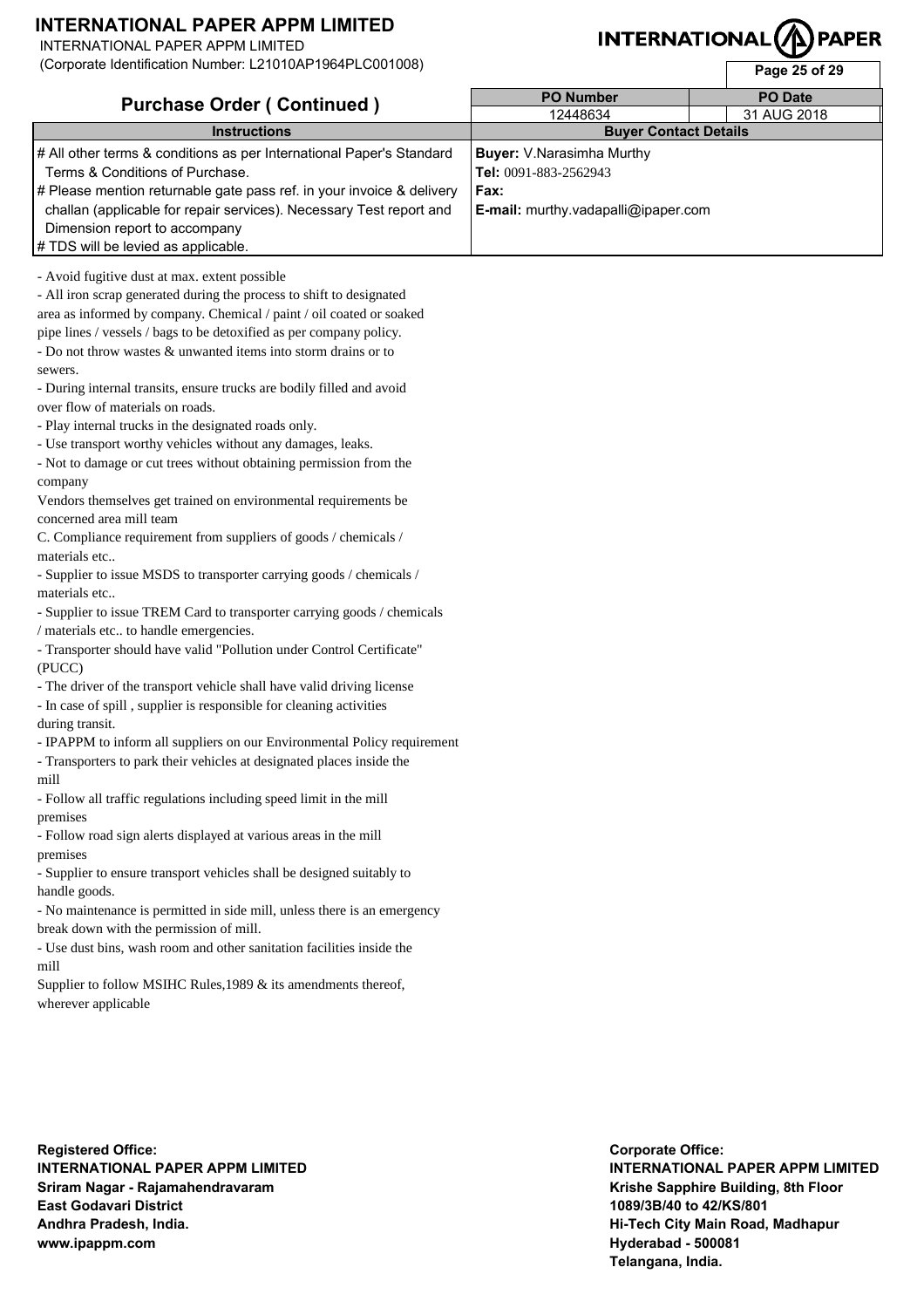INTERNATIONAL PAPER APPM LIMITED

(Corporate Identification Number: L21010AP1964PLC001008)

### **PAPER INTERNATIONAL**

| (Corporate identification Number: L21010AP1964PLC001008)              |                                            | Page 26 of 29  |  |
|-----------------------------------------------------------------------|--------------------------------------------|----------------|--|
| <b>Purchase Order (Continued)</b>                                     | <b>PO Number</b>                           | <b>PO</b> Date |  |
|                                                                       | 12448634                                   | 31 AUG 2018    |  |
| <b>Instructions</b>                                                   | <b>Buyer Contact Details</b>               |                |  |
| # All other terms & conditions as per International Paper's Standard  | <b>Buyer:</b> V.Narasimha Murthy           |                |  |
| Terms & Conditions of Purchase.                                       | Tel: 0091-883-2562943                      |                |  |
| # Please mention returnable gate pass ref. in your invoice & delivery | Fax:                                       |                |  |
| challan (applicable for repair services). Necessary Test report and   | <b>E-mail:</b> murthy.vadapalli@ipaper.com |                |  |
| Dimension report to accompany                                         |                                            |                |  |
| # TDS will be levied as applicable.                                   |                                            |                |  |

This is a computer generated form and does not require any authorization. ISO Format No: QSF:COM:PU:02, Rev NO.00 Invoice Payment Inquiries Now Available on Internet: apay.ipaper.com

----------------------------------------------------------------

================================================================

**Registered Office: INTERNATIONAL PAPER APPM LIMITED Sriram Nagar - Rajamahendravaram East Godavari District Andhra Pradesh, India. www.ipappm.com**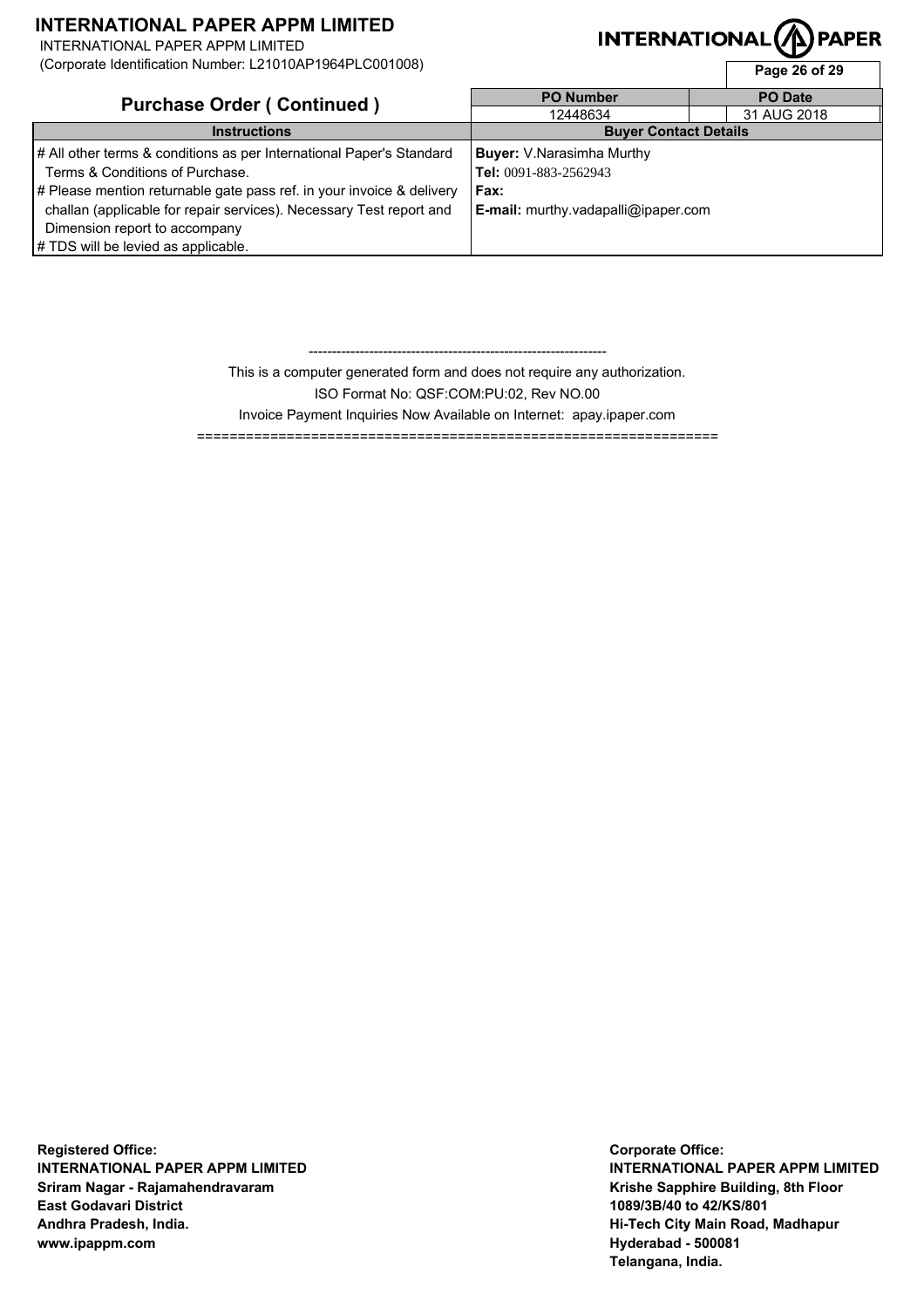(Corporate Identification Number: L21010AP1964PLC001008)

# **Page 27 of 29 TERMS AND CONDITIONS OF PURCHASE** Applicable May 1, 2013

#### 1. Acceptance

Acknowledgment or shipment of any part of this Order, or performance of the work called for by this Order, shall be deemed an acceptance of this Order and agreement by Seller to be bound by and comply with all terms and conditions set forth or referenced herein and on the face hereof and on attachments hereto. This Order does not constitute an acceptance by Purchaser of any offer to sell, any quotation, or any proposal. Reference in this Order to any such offer to sell, quotation, or any proposal shall in no way constitute a modification of any of the terms and conditions of this Order. This Order constitutes an offer by Purchaser, the acceptance of which shall be expressly limited to the terms and conditions stated herein. AN ATTEMPTED ACKNOWLEDGEMENT OF THIS ORDER CONTAINING TERMS AND CONDITIONS INCONSISTENT WITH OR IN ADDITION TO THE TERMS AND CONDITIONS OF THIS ORDER IS NOT BINDING UPON PURCHASER UNLESS SPECIFICALLY ACCEPTED BY PURCHASER IN WRITING. In the event of a conflict between these Purchase Order Conditions and the terms of any supply or services agreement between Purchaser and Seller governing the same subject matter hereunder, the terms of that supply or services agreement shall supersede these Purchase Order Conditions. Stenographic and clerical errors and omissions by the Purchaser are subject to correction.

#### 2. Price

If Seller's price or the regular market price of the items covered hereunder is lower than the price stated in this Order on the date of shipment of the item, Seller agrees to give Purchaser the benefit of such lower price on any such item. No charges for transportation, boxing, crating, etc., are allowable unless Purchaser has previously approved.

#### 3. Default and Delays in Shipment

Time and rate of delivery are of the essence in the performance of this Order, except in instances of delay which are due to causes beyond the reasonable control and without the fault or negligence of Seller and its Sellers. Purchaser may by written notice of default to Seller (a) terminate the whole or any part of this Order in any one of the following circumstances: (i) if Seller fails to make shipment of items or fails to perform the work within the time specified herein or any extension thereof; or (ii) if Seller fails to comply with the other terms and conditions of this Order; and (b) procure upon such terms as Purchaser shall deem appropriate, items or services similar to those so terminated. in which case Seller shall continue performance of this Order to the extent not terminated and shall be liable to Purchaser for any excess costs for such similar items or services and any expenses incurred in connection therewith. Seller shall indemnify and hold harmless Purchaser for all costs, expenses and damages, whether direct, indirect, incidental or consequential, arising from Seller's default.

#### 4. Force Majeure

Neither party shall be held responsible for any delay or failure in performance of any part of this Agreement resulting from any Act of God, fire, flood, explosion, war, strike, embargo, government requirement, civil or military authority, nature or the public enemy or any other causes not foreseeable or beyond the control of the party whose performance must be suspended or excused, provided that such delay or failure in performance could not have been prevented by reasonable precautions, and such non-performing or delayed party gives the other party prompt written notice of the Force Majeure. Events such as delays in transportation, inability to obtain goods or materials, or other forms of supply disruption shall not constitute Force Majeure and shall not be an excuse to performance. In the event of Force Majeure, the non-performing party shall use its best efforts to recommence performance whenever and to whatever extent possible without delay, including through the use of alternate sources, workaround plans or other means. If a Force Majeure Event or other similar extraordinary event causes Seller to allocate limited resources between or among Seller's customers, Seller shall not provide to any other customers of Seller priority over Purchaser. If Seller's delay or nonperformance continues for a period of at least thirty (30) days, Purchaser may terminate, at no charge, this Order.

#### 5. Inspection

All items and services (collectively "work") shall be received subject to Purchaser's inspection. Items that are defective in workmanship or material or otherwise not in conformity with the requirements of the Order, including any applicable drawings, specifications, samples and other descriptions provided to Seller, may be rejected and returned at Seller's expense or may be accepted at an appropriate reduction in price. Purchaser, in addition to such other rights, remedies and choices it may have by contract or by law, at its option and sole discretion, may require Seller to promptly replace, repair, or credit Purchaser for rejected items and, if Seller fails to promptly replace or repair, Purchaser may replace the items elsewhere and charge to Seller the additional cost. Seller shall indemnify and hold harmless Purchaser for all costs, expenses and damages, whether direct, indirect or consequential, arising from Seller's failure to provide conforming items. Purchaser shall have the right to evaluate the work furnished pursuant to this Order for compliance

with the applicable drawings, specifications, samples and other descriptions that are given Seller in connection with this Order by Purchaser. Seller shall provide Purchaser and its customer(s) with free access to the work performed under this Order, for the purpose of inspection thereof. At any time during the progress of the work, P urchaser may reject any or all of the work if the same are not in accordSeller of such non-compliance. Seller agrees to correct, at its expense,each error or defect leading to such rejection and resubmit the corrected work to Purchaser within seven (7) business days, or other mutually agreed upon date, after receipt of notice from Purchaser of such error or defect.

#### 6. Warranty

6a. Seller warrants that all items and work will conform strictlywith applicable drawings, specifications, samples and other descriptionsthat are made available to Seller in connection with this Order by Purchaser via E-mail or by any other means made available by Purchaser, as well as any applicable law. Seller warrants that all items and work will be merchantable and free from defects in design, materials and workmanship and, if not of Purchaser's design, be suitable for the purpose intended whether expressed or reasonably implied. The foregoing warranties shall survive acceptance and payment and shall run to the Purchaser, its customers and the users of the item or work. Remedies fora breach of the warranties herein may include, but are not limited to, repair or replacement at no cost to Purchaser, or reimbursement of the purchase price of nonconforming items, at Purchaser's election. Seller shall be responsible for the cost of labor and engineering assistance ordevelopment required to make the repair and all associated costs such asbut not limited to shipping and customs and services that may be required to make the repair. For the avoidance of doubt, the Seller shall pay to the Purchaser all the reasonable out of pocket expenses (ifany) incurred by the Purchaser in testing or examining any part of the products for the purpose of or in connection with this clause or in or about or in connection with the making good, replacing or repairing any part of the product if the cause of failure is attributable to the Seller. It is the responsibility of the Seller to show that the failure cannot be attributed to the Seller.

(i) Any defective part repaired or replaced during the Warranty Period shall itself be subject to a further warranty period of the balance of the original Warranty Period, or an additional two (2) years, whichever is greater.

(ii) The repair or replacement of any faulty unit or product includes the delivery to the Purchaser of a descriptive report of the fault foundand, when appropriate, of the repair carried out on such faulty unit or product.

The maximum period for repair of the units (including shipping and customs clearance) shall be one (1) year or as defined in the requirements provided by Purchaser in its request for quotation ("Requirements"), whichever is earlier.

6b. Seller further warrants that it has and will transfer to Purchaser clear and unencumbered title to the items.

6c. Seller shall indemnify and hold harmless Purchaser for all costs, expenses and damages, whether direct, indirect, incidental, or consequential, arising from a breach of this warranty or any other term or condition of this Order.

6d. Each Party represents and warrants to the other that:

(i) it is duly organized, validly existing and in good standing under the laws of the country and/or place of its organization,

(ii) it has all requisite power and authority to enter into and perform its obligations under this order,<br>(iii) this order is a legal

this order is a legal, valid and binding obligation enforceable against such Party in accordance with its terms, (iv) it has taken all requisite corporate action to approve the execution,

delivery and performance of this order; and

(v) its execution of and performance under this order shall not violate any applicable existing regulations, rules, statues, or court orders of any local, state or federal governmental authority, court, or body. 6e. Seller represents and warrants to Purchaser that:

as of the date of this Purchase Order, Seller is not aware of any quality issues with respect to the product that would cause the product to fail to meet the specifications, including but not limited to exceeding the expected rate of failures over the product design life time, and that if Seller becomes aware of any quality issue in the future it will immediately notify Purchaser;

(i) Seller shall provided 90% confidence estimate of the failure rate of the unit under the operating conditions given in the Requirements along with the predominant expected failure modes. If the unit is an assembly, this information shall be provided for each field-replaceable sub-unit, regardless of whether failure of the sub-unit affects the overall unit performance. If the list of predominant failure modes changes, Seller shall immediately notify Purchaser; and

(ii) Seller shall promptly notify Purchaser of any proposed changes in design, materials, or sourcing and shall not implement any such changes without Purchaser's prior written consent.

(iii) Seller shall promptly notify Purchaser of any change in running failure rate during manufacturing testing of components, subassemblies, or finished systems, that is more than one standard deviation away from the monthly mean for the relevant product, during the time that the product sold to



Purchaser is manufactured.

#### 7. Patent and other IP Indemnity

Notwithstanding the specifications, drawings, samples and other descriptions furnished by Purchaser, Seller warrants that the items and the sale or use thereof by Purchaser or any transferee will not infringeany copyrights, trade secrets, trademarks or other intellectual propertyrights ("IPR"). Seller shall defend, indemnify, protect, and hold harmless Purchaser, its successors and assigns, customers and users of the items, from and against any and all claims, damages, losses, liabilities, and expenses, including reasonable attorney's fees and costs, resulting from any IPR infringement claim or allegation related to the items. If Purchaser has reason to believe that the use, sale, transfer, or other disposition of items or any part thereof is likely tobe enjoined by a court, Seller at no expense to Purchaser shall promptly(i) obtain for Purchaser the right to use, sell, transfer or otherwise dispose said items, and (ii) if (i) is not possible, replace or modify such items with equivalent non-infringing items acceptable to Purchaser that have substantially the same form, fit and function. If Seller is unable to perform the above two options (i) and (ii) promptly, Purchaser, at its option and Seller's expense, may purchase replacement items from other sources and return any infringement items at its possession to Seller. Seller shall extend the benefit of this provision to Purchaser's successors, assigns, and customers. Seller shall not enter into or acquiesce to any settlement containing any admission of orstipulation to any guilt, fault, liability or wrongdoing on the part of Purchaser or which would otherwise adversely affect Purchaser without Purchaser's prior written consent.

#### 8. Critical Components

Seller shall warrant and represent that in the event (1) this Agreement is terminated in whole or in part by Purchaser for cause, in accordance with its terms; or (2) Seller is unable or unwilling to comply with any material term of this Agreement, including without limitation any term relating to delivery dates, product quality, etc. or; (3) Seller is unwilling or unable to maintain pricing that is competitive in the marketplace; or (4) Seller becomes insolvent, files or has filed againstit a petition in bankruptcy, makes a general assignment in favor of its creditors or is otherwise financially at risk, as determined by Purchaser, then Seller shall grant to the Purchaser or to any third party designated by the Purchaser, to the extent that the Seller is entitled to do so, an irrevocable and non exclusive license(s) to:

(i) manufacture the item and have the item manufactured solely for the Prchaser's consumption and use thereof as envisioned under this agreement;

use and have used any Background IP and Foreground IP in connection with the item. Whatever the date of signature of the license agreement(s), the said license shall be deemed to take effect on the effective date of termination and shall remain in full force for the longer of three (3) years following the date of termination, or until the item is no longer required by Purchaser to satisfy Purchaser's contractual commitments. Purchaser shall notify the Seller in writing inthe event of early termination of any license issued hereunder; (iii) in the manner and to the extent directed by the Purchaser, supply,

without any disruption to program requirements, to the Purchaseror to any third party designated by the Purchaser: all technical dossiers, software, information, data and all Seller's tooling directly related to the manufacture of Products. The supply shall be at no costs to the Purchaser or to such third party except in the case of termination by Purchaser for convenience, in which case the supply shallbe on fair and reasonable terms to be agreed between the Parties in goodfaith. If the tools are not Seller's property, the Seller shall take, w ith respect to their owner and the law, all measures necessary to guarantee they shall be available to the Purchaser for the duration referenced in (a) above; at Purchaser's designee all raw material, parts, equipment, etc. purchased from third parties by the Seller for the purpose of performing this Agreement or the relevant Orders so terminated.The transfer shall be at

no cost to the Purchaser or to such third party; (iv) in the event of termination for Seller's default reimburse all costs, expenses, losses and damages incurred by the Purchaser to remedy the Seller's default and all costs incurred by the Purchaser in re-sourcing the work required to manufacture the Products, as agreed to under the terms of this Order;

(v) for any termination of this Order for whatever reasons and as of the effective termination date, the Seller shall send immediately to thePurchaser, accompanied with evidence in documentary form, a status report regarding: (a) the Products completed, in stock in the Seller's premises and, (b) the Products in course of manufacture and, (c) if any, the stocks of raw material, parts, equipment, etc. purchased from third portion has Sellar for the numero of performing the Orders as the second parties by the Seller for the purpose of performing the Orders so terminated and, (d) the tools used by the Seller for the purpose of performing the Orders, and cease forthwith all operations relating to this Order in its facilities and in the facilities of its own Sellers and/or subcontractors; and terminate or transfer (as specified by the Purchaser) all sub-contracts and/or supply agreements and/or other operational agreements entered into by the Seller with any third party for the purpose of or in connection this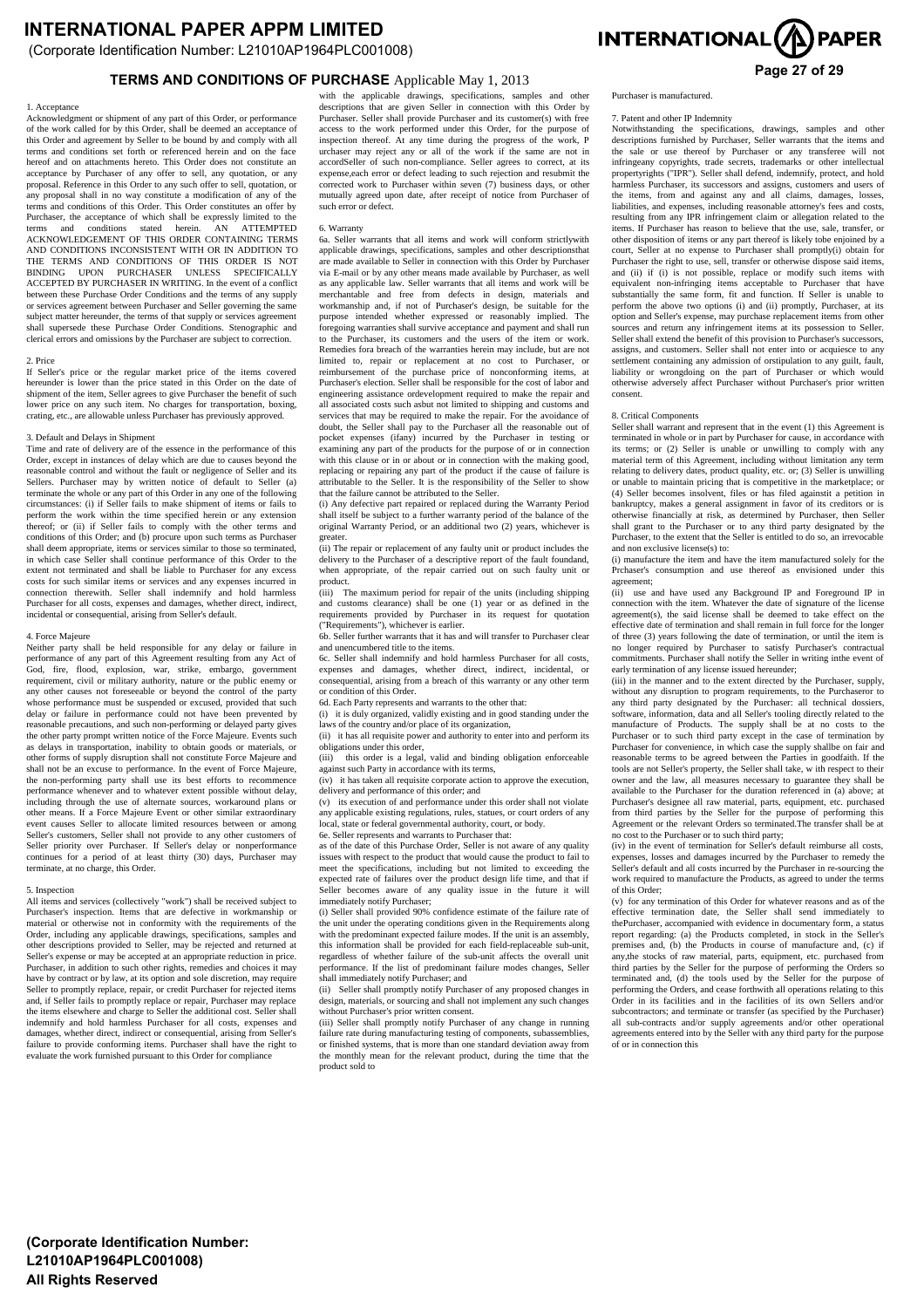(Corporate Identification Number: L21010AP1964PLC001008)

establishing a qualified alternative source of supply.

9. Purchaser's Property 9a. Title to and the right to immediate possession of all tools, molds, dies, parts, supplies, jigs, fixtures, plans, drawings, specifications and all other equipment, materials and property that are furnished by Purchaser for Seller's use hereunder; or are procured, produced, manufactured or fabricated by Seller in connection with Seller's performance hereunder; or are in any manner paid for directly or indirectly by Purchaser (all of which is collectively referred to as "Purchaser's Property'); shall at all times be and remain in Purchaser. Seller will ensure that at all times Purchaser's Property shall be and remain free and clear of any interest or claim on the part of Seller's creditors or other third parties. Seller waives any and all liens that it has or may acquire with respect to Purchaser's Property. Seller shall take all measures which Purchaser deems appropriate to perfect or evidence Purchaser's title to all Purchasers' Property, including without limitation executing and filing informational financing statements and other documents with respect thereto, and for such purpose, Seller hereby irrevocably appoints Purchaser as Seller's attorney-in-fact to execute all such documents in Seller's name and on Seller's behalf. Seller shall clearly mark or otherwise adequately identify all Purchasers' Property as belonging to Purchaser. Seller shall not transfer possession of any Purchaser's Property to any third party, or delegate or assign any of Purchaser's obligations with respect thereto, unless otherwise

specifically agreed by Purchaser in writing. 9b. While any Purchaser's Property remains in Seller's possession, Seller shall at its sole expense maintain the same in good operating condition and repair and in compliance with all warranties contained herein. Seller shall be responsible for and shall bear all risk of loss or damage to all Purchaser's Property while in Seller's care, custody, possession or control, and shall insure such risks with full replacement value fire and extended coverage insurance reasonably satisfactory to Purchaser. Unless otherwise agreed by Purchaser in writing, Seller will use all Purchaser's property solely and exclusively to perform for Purchaser's benefit hereunder and not for the benefit of any other party. In the event that Purchaser's Property is used for any purpose prohibited by this paragraph, this Order shall be automatically terminated and Seller shall be responsible for any and all losses and damages caused, notwithstanding any criminal proceedings which may be brought.

9c. Seller, as a material part of the consideration hereunder, hereby assumes all risk of damage to property or injury to persons arising from its use of all Purchaser's Property. Seller shall indemnify Purchaser from and hold Purchaser harmless against any and all claims arising from Seller's use of all Purchaser's Property, including all attorney's fees, expenses and liabilities incurred in the defense or settlement of any such claims, and, in the event of any claim against Purchaser by an employee or agent of Seller, Seller's liability and indemnification obligation hereunder shall not be limited by any amount recoverable by such persons under worker's compensation or similar applicable law. Seller shall maintain such liability insurance with respect to its obligations

under this Paragraph as Purchaser may from time to time require. 9d. Purchaser shall have the right to recover immediate possession of all Purchaser's Property at any time, with or without cause, and without any additional charge or fee being assessed to Purchaser by reason of such recovery. Upon Purchaser's request, Seller shall deliver all Purchaser's Property to Purchaser, FOB Seller's dock, in good condition and repair, normal wear and tear only excepted. Seller grants to Purchaser the unconditional right to enter upon Seller's premises during normal business hours upon twenty-four (24) hours notice to recover Purchaser's Property.

#### 10. Purchaser's Design

If the items or parts thereof, contracted for hereunder, are of Purchasers' design, the Purchaser retains title and ownership rights in such design Seller shall not reproduce for others any such item or parts thereof without the prior written consent of Purchaser, nor shall Seller supply or disclose to others any information regarding such items or parts thereof, nor incorporate in other items or articles any special feature of design or manufacture, considered by Purchaser to be peculiar or unique to the items or parts thereof, contracted for hereunder, without such prior written consent.

#### 11. Invention or Improvement

Any invention or improvement resulting from or arising out of performance by Seller or Seller's employees under this Purchase Order, which performance has been funded by Purchaser, shall be the sole property of Purchaser. Seller shall notify Purchaser promptly of any such invention or improvement within thirty  $(30)$  days of its conception, discovery or existence, and shall assign all rights to such invention or improvement to Purchaser.

#### 12. Payment Terms and Discount

The payment terms governing this Order shall be shown on the face of this Order. The time in connection with any payment or discount offered to Purchaser will be computed from the date of the goods are received or services rendered, plus Purchaser's receipt date of all accurate supporting documents

Order; Cruber; Cruber; It also provided in this Order, if the latter date is later than the aforesaid date of **Page 28 of 29 Page 28 of 29 Page 28 of 29** required in this Order,if the latter date is later than the aforesaid date of required in this security and all the currency stated in the Order.

13. Set Off Any amount due to Seller by Purchaser for any items furnished hereunder may, at Purchaser's option, be applied to the payment of any sums owing by Seller to Purchaser.

#### 14. Assignment and Delegation

Seller may not assign, subcontract, pledge, or in any manner encumber Seller's rights under this Order or delegate its performance hereunder without Purchaser's written permission. Seller shall be responsible to Purchaser for all work, as defined in this Order, performed by Seller's subcontractors at any tier.

#### 15. Changes/Stop Work Order

Purchaser may, at any time, by written notice make changes within the general scope of this Order in the specifications, designs, drawings, quantity ordered, methods of shipment, packaging, or place or time of delivery. If any such changes cause an increase or decrease in the cost of or the time required for the performance of any part of the work under this Order, an equitable adjustment shall be made in the price or delivery schedule, or both, and this Order shall be modified in writing accordingly. Any claim by Seller for an adjustment must be made in writing thirty (30) days of the receipt of any such notice. Nothing contained herein shall relieve Seller from proceeding without delay to perform this Order as changed.

#### 16. Obsolescence, Diminishing Sources, and Discontinued Products

16a. Upon determination by the Seller, that a process/component required in the delivery of the item(s) ordered hereunder is unavailable. through no fault of Seller, during the performance of this Order due to obsolescence or diminishing sources, or that such process/component is immediately notify the Purchaser condition or intention. The Seller shall immediately define the shortage or pending obsolescence/discontinuance by providing the Purchaser with (a) satisfactory evidence that its best efforts were made to obtain the affected parts required to meet current contractual requirements and that Seller initiated preliminary investigation of alternate parts (i.e. parts that are technically and physically compatible with hardware design.); (b) identify / propose any potential third party Seller capable of supplying enough parts in the current year to meet the total contractual requirements; and (c) offer Purchaser an opportunity for a life-time buy of the affected product beyond the current contractual requirement, to include price and availability information. The forgoing is in addition to Seller's other obligations pursuant to this Order and shall in no event relive Seller from any liability to Purchaser for any damages arising as a result of any failure by Seller to fully comply with the terms of this Order.

16b. If, there are insufficient parts to meet current contractual requirements, the Purchaser may, in addition to any other rights and remedies available to it under this Order or applicable law take one or more of the following actions: (a) assist Seller with the procurement from a third party Seller of enough parts to meet current contractual requirements; or (b) authorize the procurement of the life-time buy parts; or (c) terminate this order for default.

16c. Seller acknowledges and agrees that a consistent and reliable source of supply is of utmost importance to Purchaser. Seller further acknowledges that it has been selected by Purchaser in part due to Seller's willingness to maintain a reliable and consistent source of supply to Seller for the product ordered hereunder. Therefore, Seller covenants and agrees, by accepting this Order, to use its best efforts to maintain the ability to fulfill future orders placed by Seller for any of the products subject to this Order for a period of at least twelve months following the last delivery date specified under this Order. If Seller anticipates any difficulty in meeting Purchaser's demand for any such product during such twelve month period (based on forecasts submitted by Purchaser, whether binding or otherwise, or, if no such forecasts are available, then based on Purchaser's purchasing history of the applicable product for the past two years), then Seller shall immediately provide written notice of any such anticipated difficulty and shall use best efforts to remediate such difficulty to ensure an uninterrupted source of supply for Purchaser. Seller acknowledges that this provision is a material term of this Order, and shall defend, indemnify and hold harmless Purchaser from and against any and all loss, cost, expense claims and damages related to or arising out of Seller's failure to fully comply with this provision.

#### 17. Termination

17a. In addition to all of the other rights which Purchaser may have to cancel this Order, Purchaser shall have the further right, without assigning any reason therefore, to terminate any work hereunder, in in part, at any time. Purchaser will not be liable to Seller for any costs for completed items, items in process or materials acquired or contracted for, if such costs were incurred more than the permitted number of days prior to the delivery dates as stated on the face of this Order or, if none is stated, thirty (30) days. If Purchaser cancels this Order within such time as specified on the face of this Order or, if none is stated, thirty (30) days, and if the

# INTERNATIONAL<sup>(A)</sup> PAPER

parties cannot agree within a reasonable time upon the amount of fair parties cannot agree within a reasonable time apon the amount of fan contract price for all items reasonably completed in accordance with this Order and not previously paid for unless said item(s) is part of Seller's standard commercial items, and (b) Purchaser will pay a fair and proper proportion of the contract price for items in process and for all materials acquired or contracted for within the time specified on the face of this Purchase Order for the purpose of fulfilling this Purchase Order which Seller is unable to cancel, return or otherwise use in Seller's operations. Should Purchaser so desire, cancellation charges shall be subject to Purchaser's audit at Purchaser's expense.

17b. Purchaser's ability to terminate this Order for cause shall be immediate and without prior written notice, in the event of any of the following by Seller: (i) a breach of any covenant, representation or warranty hereunder; (ii) in the event of (a) any change in the active management or ownership of Seller or (b) the sale, transfer or other disposition of all or substantially all of the assets of Seller or any affiliate, division or unit of Seller, either of which Purchaser, in its sole discretion, believes may have an adverse effect on Seller's ability to fulfill its obligations under this Order; or (iii) (a) any proceeding in bankruptcy, reorganization or arrangement for the appointment of a receiver or trustee to take possession of Seller's assets or any other proceeding under any law for relief from creditors shall be instituted by or against Seller (and such proceeding is not dismissed within sixty (60) days from the filing date); or (b) if Seller shall make an assignment for the benefit of its creditors.

#### 18. Indemnification/Insurance

In the event Seller, its employees, agents, subcontractors and/or lower-tier subcontractors enter premises occupied by or under the control of Purchaser in the performance of this Order. Seller agrees that it will indemnify and hold harmless Purchaser, its officers and employees from any loss, costs, damage, expense or liability by reason of property damage, including, but not limited to, theft, or personal injury of whatsoever nature or kind arising out of, as a result of, or in connection with such entry. Seller, its subcontractors and lower-tier subcontractors shall produce and maintain workers' compensation, comprehensive general liability, bodily injury and property damage insurance in reasonable amounts, and such other insurance as Purchaser may require and shall comply with all site requirements. Seller shall provide Purchaser thirty (30) days' advance written notice prior to the effective date of any cancellation or change in the term or coverage of any Seller required insurance. If requested, Seller shall send a "Certificate of Insurance" showing Seller's compliance with these requirements. Seller shall name Purchaser as an additional insured for the duration of this Order. Insurance maintained pursuant to this clause shall be considered primary with respect to the interest of Purchaser and is not contributory with any insurance with Purchaser may carry. Seller agrees that Seller, Seller's insurer(s) and anyone claiming by, through, under or in Seller's behalf shall have no claim, right of action or right of subrogation against Purchaser and its customers based on any loss or liability insured against under the foregoing insurance.

#### 19. Compliance with All Laws

Seller warrants, and it is a condition of this Order, that all performance hereunder shall be in accordance with all applicable national laws, regulations and orders. Until accepted by Purchaser, all items are Seller's sole responsibility including, but not limited to, the responsibility for proper, lawful handling or shipment of such items, or of any by-item or waste stream resulting there from. Seller shall indemnify and hold harmless Purchaser, its officers, employees, and agents from any and all claims, demands, suits or actions environmentally related or of any other nature whatsoever, including reasonable attorney's fees, and expenses arising from Seller's activity in the negligent performance or omission of any specified, required or requested work for or on behalf of Purchaser. 19 a. Seller warrants that it shall not offer to give or agree to give to any person any gift or consideration of any kind as an inducement or reward in exchange for any act or forbearance from an act in relation to the obtaining or performance of this Order.

#### 20. Right of Access

20a. Seller, without additional charge, shall permit reasonable access by representatives of Purchaser, Purchaser's customers and applicable regulatory agencies to Seller's premises (and the premises of Seller's subcontractors and Seller(s)) for the purpose of examining Seller's facilities, processes, goods, and records relating to this Order. Such examination may include inspection and testing of equipment, materials, parts, items (including software and licensed materials) to be furnished and services to be rendered, manufacturing and assembly processes, testing and quality procedures, and all applicable records relating to the manufacture, inspection, testing, and sale of such items and the  $m = \frac{1}{2}$  manufacture, inspection, testing, and  $m = \frac{1}{2}$ furnishing of such services.

20b. If requested by Purchaser, Seller shall provide at its facility, without additional charge, suitable and convenient office space for representatives of Purchaser and/or representatives of Purchaser's customers, as reasonably required. The office shall be properly lighted and heated and maintained in a clean condition and have telephones, facsimile machines and computers with internet connectivity.